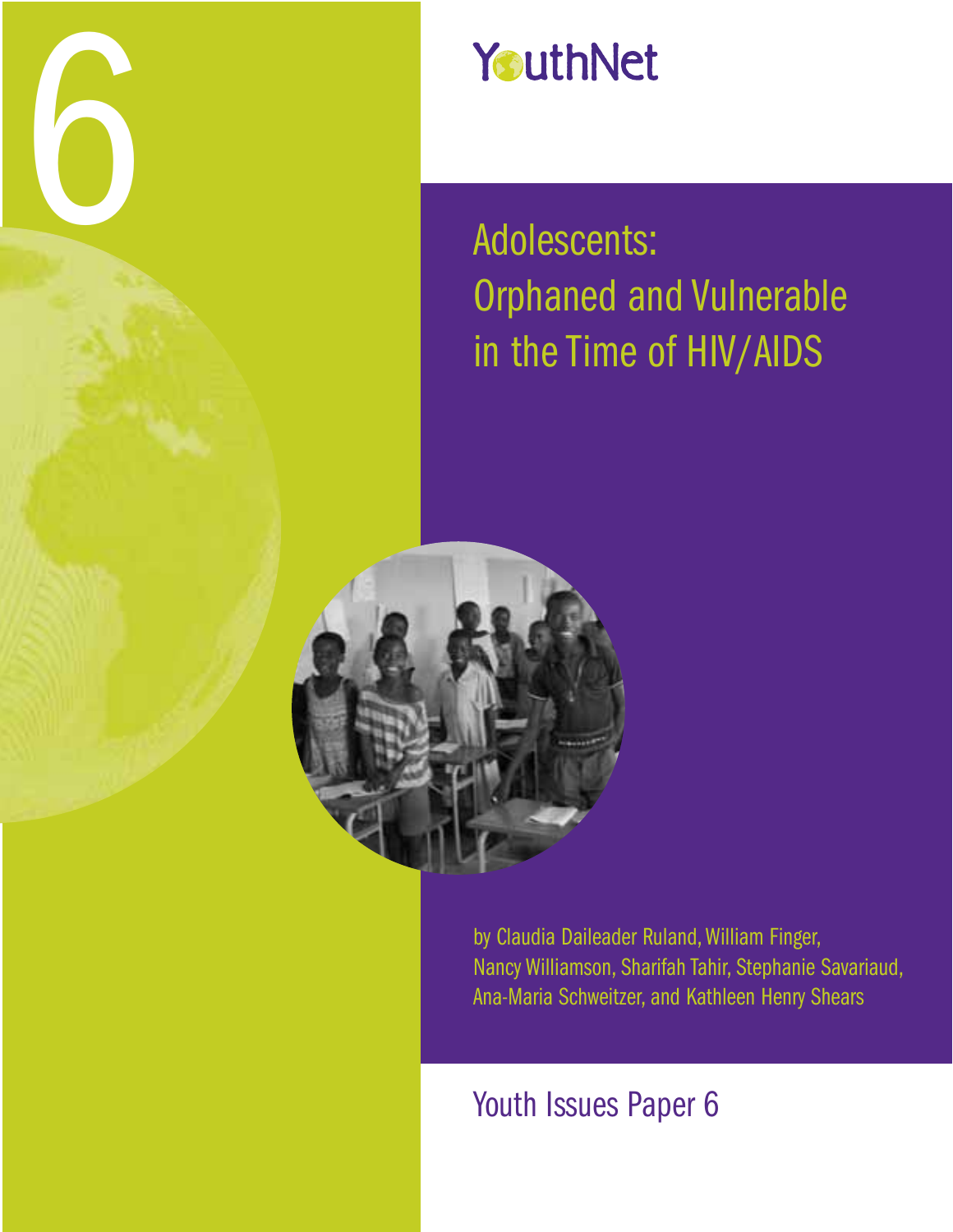

# YouthNet

Adolescents: Orphaned and Vulnerable in the Time of HIV/AIDS

Youth Issues Paper 6

by Claudia Daileader Ruland, William Finger, Nancy Williamson, Sharifah Tahir, Stephanie Savariaud, Ana-Maria Schweitzer, and Kathleen Henry Shears

Family Health International, YouthNet Program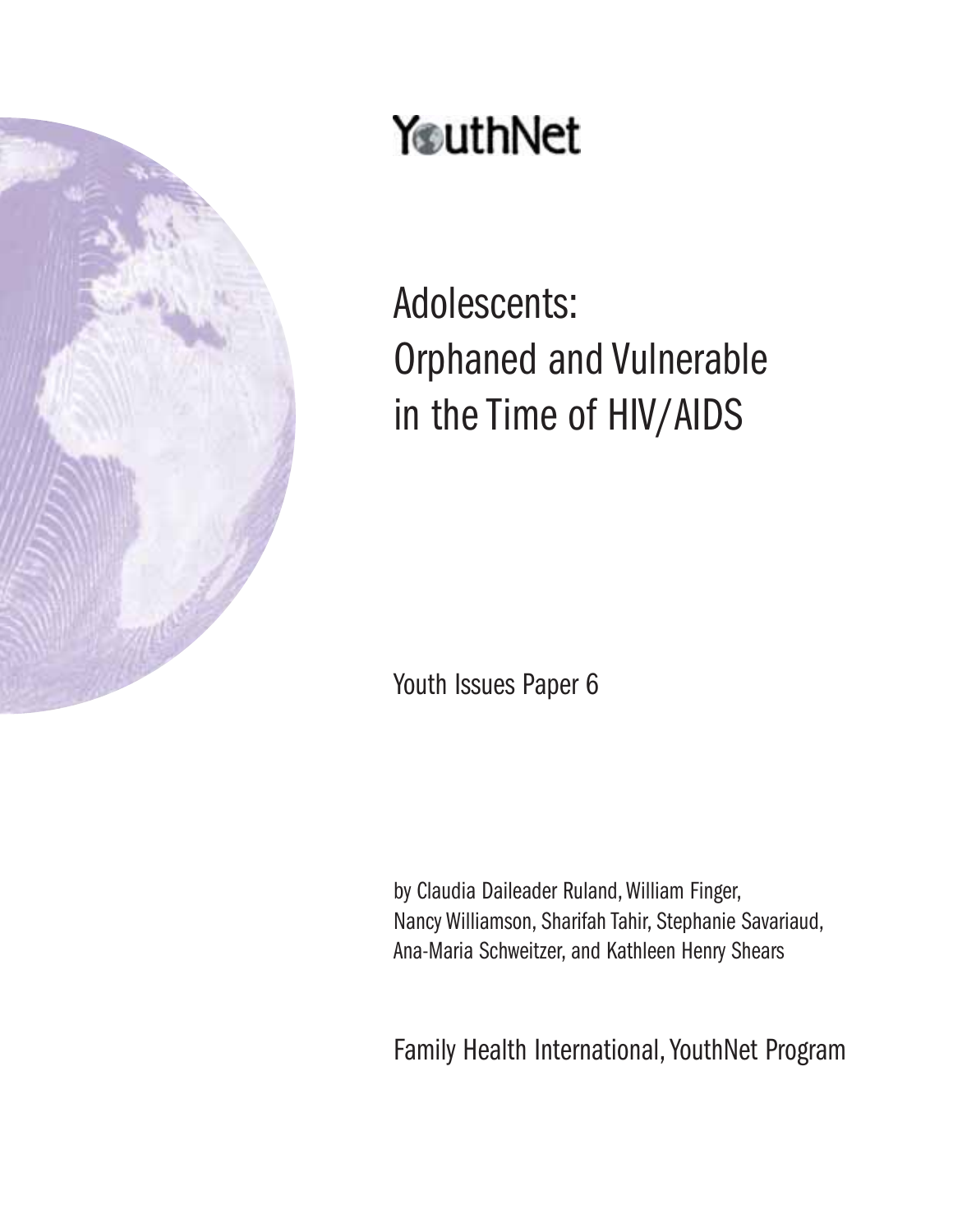## **Acknowledgments**

Claudia Daileader Ruland and William Finger, both writers and editors at Family Health International (FHI)/YouthNet, were the primary authors for this paper, including the case studies from Cambodia (Finger) and Zambia (Ruland). Nancy Williamson, former YouthNet director and now a senior scientist at FHI, coordinated the demographic research and provided conceptual guidance and input. Sharifah Tahir coordinated the overall project and wrote sections on policy. Stephanie Savariaud, a freelance writer based in Johannesburg, South Africa, wrote the case study from Zimbabwe. Ana-Maria Schweitzer, a psychologist with the Romanian-American Children's Center in Constanta, Romania, wrote the Romanian case study, with the assistance of FHI writer Kathleen Henry Shears.

We appreciate input and review comments from: Gretchen Bachman, JoAnn Lewis, Tonya Nyagiro, Suzi Peel, Jane Schueller, Shyam Thapa, and Angela Wakhweya of FHI; Kate Harrison of the International AIDS Alliance; Mary Mahy and Roeland Monasch of the United Nations Children's Fund (UNICEF); Vinod Mishra of Macro International; John Williamson of the Displaced Orphans and Children Fund of the U.S. Agency for International Development (USAID); and Ana Bodipo-Memba, Shanti Conly, and Renee de Marco of USAID. Linda Sussman, formerly of USAID, provided guidance throughout the development of this publication.

YouthNet is a five-year program funded by USAID to improve reproductive health and prevent HIV among young people. The YouthNet team is led by FHI and includes CARE USA and RTI International. This publication is funded through the USAID Cooperative Agreement with FHI for YouthNet, No. GPH-A-00-01-00013-00. The information contained in the publication does not necessarily reflect FHI or USAID policies.

Photo Coordination: Claudia Daileader Ruland, Karen Dickerson

Copyediting, Design, and Production: Karen Dickerson

Photo credits:

cover, page 12: Dr. Emmanuel Dipo Otolorin, courtesy of Photoshare page 3: David Awasum/CCP, courtesy of Photoshare pages 6, 13: William Finger/FHI/YouthNet page 9: Tim Nunn/Panos Pictures page 17: Jeremy Horner/Panos Pictures page 20: Stephanie Sevariaud page 23: Smiley Pool page 26: Ed Scholl/FHI/YouthNet

Source for quotations on pages 7 and 12: Fox S, Anderson S, Sozi C, et al. *Investing in Our Future: Psychosocial Support for Children Affected by HIV/AIDS — A Case Study in Zimbabwe and the United Republic of Tanzania.* Geneva: Joint United Nations Programme on HIV/AIDS (UNAIDS), 2001.

© 2005 by Family Health International ISBN: 0-939704-97-8 Family Health International, YouthNet Program 2101 Wilson Blvd, Suite 700 Arlington, VA 22201 USA 703-516-9779 (telephone) 703-516-9781 (fax) www.fhi.org/youthnet (Web site)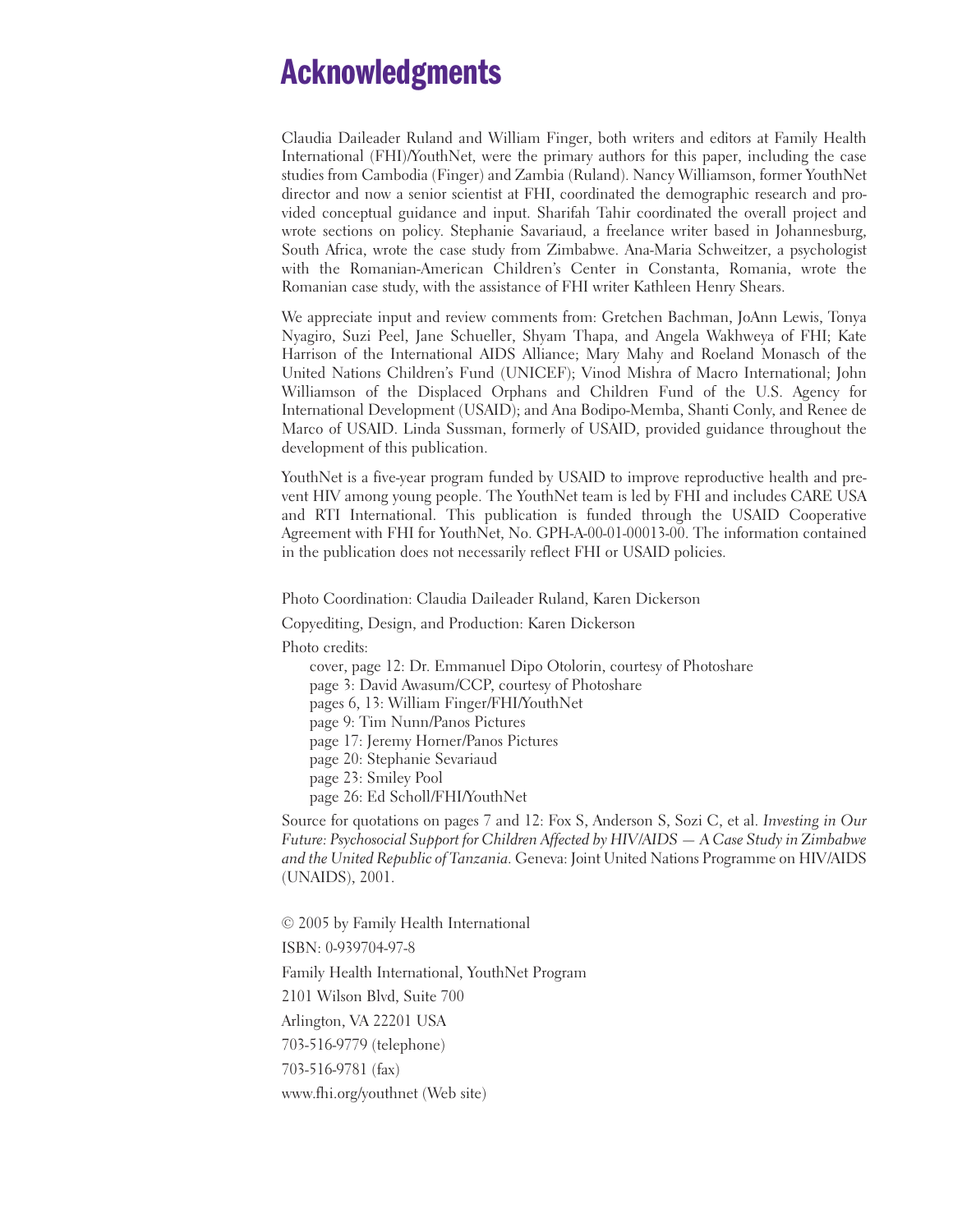# **Table of Contents**

| <b>Introduction</b> |                                                                          | $\overline{2}$ |
|---------------------|--------------------------------------------------------------------------|----------------|
| Chapter 1.          | Living in the Time of HIV/AIDS<br>Terms Used in This Paper               | 3<br>4         |
| <b>Chapter 2.</b>   | Caring for Orphans: Research and Programs                                | 7              |
| <b>Chapter 3.</b>   | Community-Based Integrated Services: Cambodia<br>Koh Kong Youth Advocate | 13<br>14       |
| Chapter 4.          | Youth Involvement and Service: Zambia                                    | 16             |
| Chapter 5.          | Camp Activities and Psychosocial Support: Zimbabwe<br>Legacies of Masiye | 19<br>21       |
| Chapter 6.          | Group Homes: Romania                                                     | 22             |
| Chapter 7.          | <b>Conclusions and Recommendations</b><br><b>Key Questions</b>           | 25<br>27       |
| <b>References</b>   |                                                                          | 28             |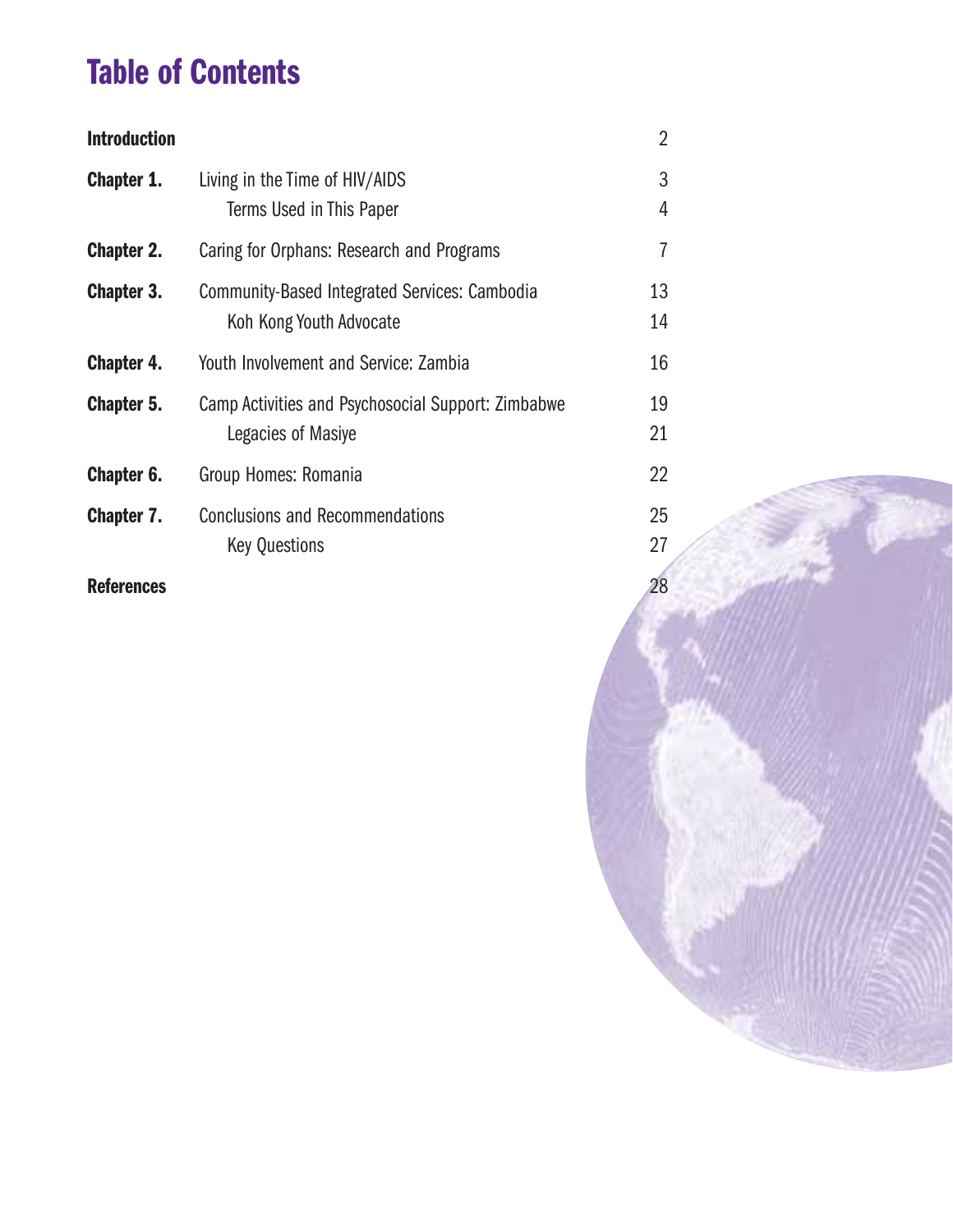## **Introduction**

Young people who have lost one or both parents have multifaceted needs, particularly in the era of AIDS. Adolescent orphans require different kinds of assistance than children; in some ways their needs are more complex than the needs of younger orphans because of physical and psychological development during puberty and the steps needed to move toward independence and adulthood.

Worldwide, the number of orphans would be decreasing except for AIDS. About eight of every 10 of those orphaned due to AIDS live in Africa. Perhaps the most important statistic for this paper is the fact that an estimated 55 percent of all orphans under age 18 are adolescents.

Despite the demographics, most programs working with orphans do not focus on the particular needs of adolescents: secondary education or livelihood training, sexual and reproductive health education and services, psychosocial and social support for the difficult transition to adulthood, and adult mentors as role models.

This paper first introduces the key issues regarding orphaned and vulnerable adolescents in the time of HIV/AIDS, including the developmental needs specific to adolescents. The second chapter summarizes the limited studies and programs working primarily with adolescents orphaned due to AIDS. Following are four case studies that demonstrate different strategies for working with adolescent orphans and other youth vulnerable to HIV/AIDS, reflecting different cultural and programmatic approaches relevant to Africa, Asia, and Eastern Europe. The last chapter presents conclusions and recommendations based on key themes that emerged in this analysis and identifies priority areas for further research.

This paper calls for greater attention to orphaned and vulnerable adolescents by agencies working in this field. We hope it can stimulate dialogue on some difficult qustions, for example: How can the United Nations framework for addressing those orphaned and vulnerable in the time of HIV/AIDS be utilized better for adolescents? Are there particular program strategies that work best for meeting adolescent needs?

We hope that this paper will assist those who work with adolescents orphaned and vulnerable due to HIV/AIDS throughout the world to better address the unique needs of this growing population of youth.

*— Dr. Tonya Nyagiro, YouthNet Program Director*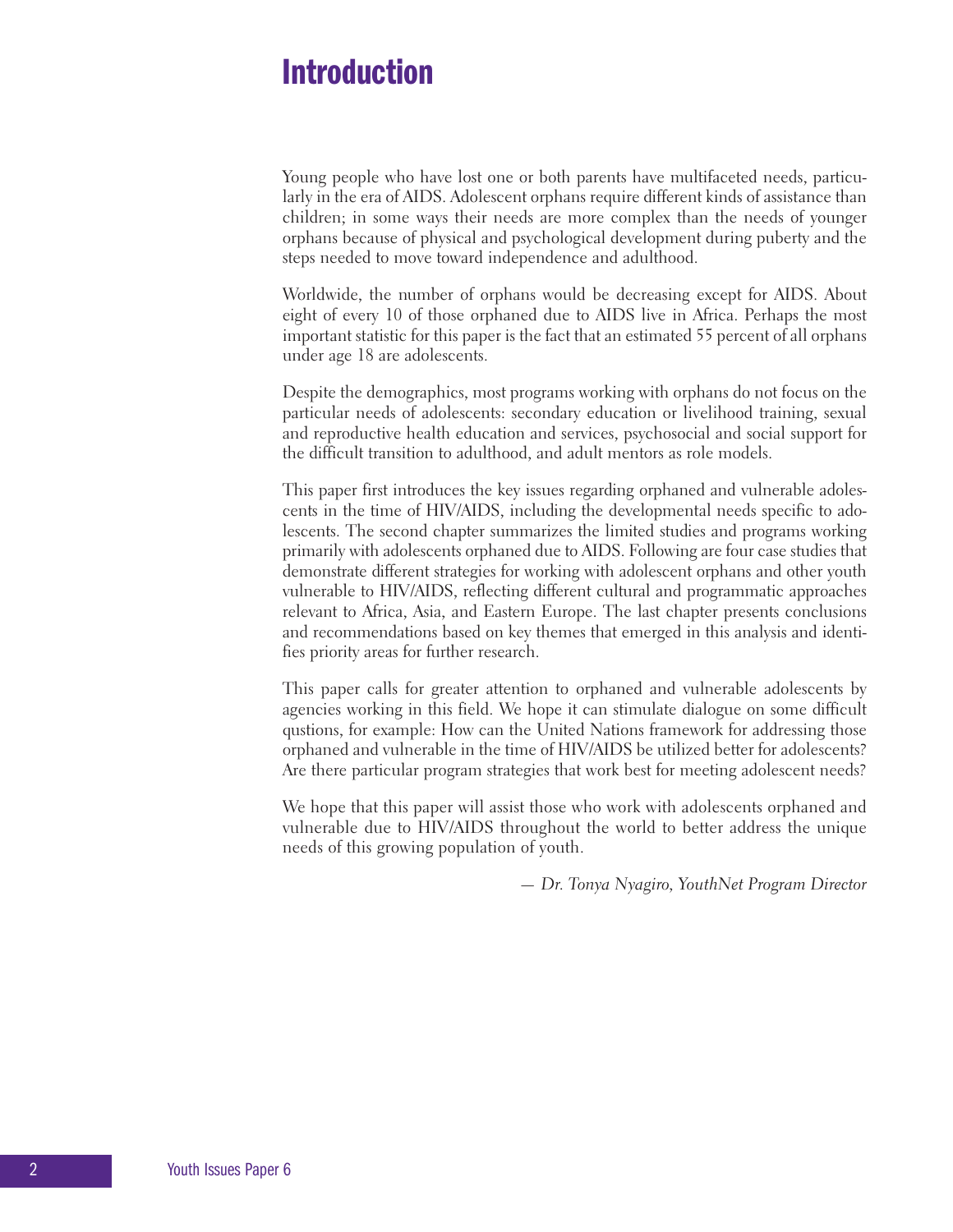# **Chapter 1. Living in the Time of HIV/AIDS**

In a commercial farm community in Zimbabwe, far away from mainstream society and with no extended family nearby, 10-year-old Honest and his six-year-old sister, Jane, began living alone when their mother died. For more than four years, they have barely managed to stay together, remain in school, and find enough to eat with the help of teachers, farm supervisors, local welfare officials, and the Farm Orphan Support Trust of Zimbabwe, one of hundreds of small nongovernmental organizations (NGOs) and faith-based groups working with communities and families to support orphaned children.

Now, Honest and Jane, like hundreds of thousands of other vulnerable children affected by AIDS, are moving into their adolescence. Many others are already in their teen years when they begin caring for a dying parent or are left with no parents in the home. In this stage of life, moving from childhood to adulthood, Honest and Jane face the same problems of survival as before but now have to cope with still more risks and issues related to adolescent development.

This paper addresses orphaned and vulnerable adolescents in the time of HIV/AIDS. It is designed to stimulate greater discussion of, and advocate for more attention to, the importance of adolescent-specific issues among orphans affected by AIDS, including program approaches for working with adolescents and affected communities. This paper seeks to move the international effort forward more rigorously to identify, describe, evaluate, and expand successful strategies for working with adolescents orphaned and made vulnerable by HIV/AIDS.

There is a danger in focusing on orphans because this approach could exclude larger groups of vulnerable youth. Identifying orphans separately can also contribute to



Adolescent boys play a game outside a youth camp for orphans in Rwanda.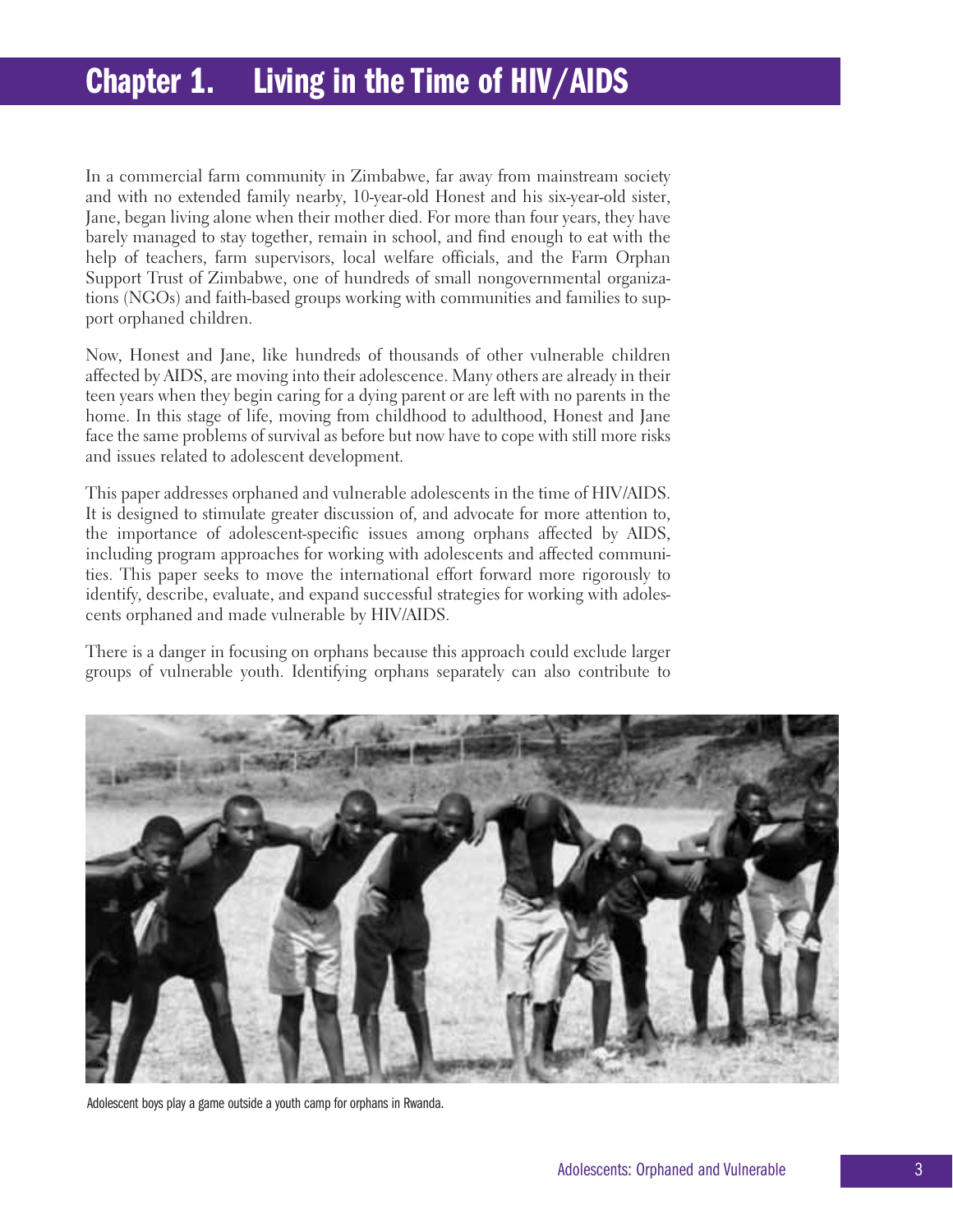stigma for the youth and family, create ethical dilemmas in qualifying for services, and artificially separate groups of youth who face similar challenges. This paper recognizes and shares these ethical and practical concerns. However,

### **Terms Used in This Paper**

The paper avoids using the term "AIDS orphan" because it can contribute to "inappropriate categorization and stigmatization of children," say proposed guidelines from UNAIDS, UNICEF, and USAID.\*

The term "adolescence" describes the transition from childhood to adulthood that is marked by distinct biological, cognitive, and sociocultural changes. The World Health Organization identifies adolescence as ages 10 to 19. Some societies and cultures mark the transition to adulthood not solely by physical changes or by the attainment of a certain age but by specific rituals through which young people must pass in order to be considered an adult by the standards of the community. The United Nations Convention on the Rights of the Child defines childhood as up to age 18. This paper uses the terms "adolescents," "teenagers," "youth," and "young people" interchangeably to refer to youth ages 10 to 19, unless otherwise noted.

\* Joint United Nations Programme on HIV/AIDS (UNAIDS), United Nations Children's Fund (UNICEF), U.S. Agency for International Development (USAID). *Children on the Brink 2004: A Joint Report of New Orphan Estimates and a Framework for Action.* New York: UNICEE 2004

addressing the needs of the many different groups of vulnerable young people presents challenges that are beyond the scope of this paper.

Thus, this paper does not address issues specific to groups of vulnerable youth that might be considered the most marginalized and require particular program emphases — such as street children, child sex workers and victims of sex trafficking, child labor, child soldiers, and HIVinfected youth. For more discussion on how to target services to such marginalized groups of youth, see *Reaching Out of School Youth with Reproductive Health and HIV/AIDS Information and Services. Youth Issues Paper 4*.1 Recent research and program efforts also provide some guidance on addressing the needs of HIVinfected youth.2

This paper does address some vulnerable youth affected by HIV/AIDS in addition to orphans, such as those who have HIV-infected parents, come from poor households that have taken in orphans, are discriminated against because of the HIV status of family members, or live in areas with high HIV infection rates. A recent study showed that adolescents were in some ways more vulnerable before a parent died than they were the year after the death. They had significantly more emotional distress, negative life events, and contact with the criminal justice system than other youths, but these behaviors did not remain significantly higher one year after the parent died.3

### **Needs of Orphaned Adolescents**

All adolescents face key developmental tasks, which may be particularly challenging for orphans. The services needed for adolescents who are orphaned go beyond housing, food, social supports, and education — needs that adolescents share with younger orphans. This paper focuses on the ways that programs can address the needs of orphaned adolescents in the context of these developmental issues. While programs serving orphans may include adolescents, they rarely focus on needs particular to ages 10 to 19.

A key developmental adjustment is physical and sexual maturity. With this maturation comes the need to understand relationships, including intimacy and peer pressure. Moving toward adulthood also involves challenging rules, testing cultural norms, finding a means of economic support, and navigating risky behaviors.

Connectedness to parents, including parental expectations regarding school completion, is one of the key protective factors associated with positive outcomes for young people. One positive outcome is avoidance of risky sexual behaviors.4 Sexual activity, as well as substance abuse and other risky behaviors, often begin during adolescence. Psychosocial and economic distress, which are common pressures for orphans, can heighten these risky behaviors.

Moreover, adolescents in general often lack the information, skills, and access to youth-friendly services needed for positive behaviors regarding their sexuality. Without the protective factor of having parents, adolescent orphans are more vulnerable to HIV infection themselves, as well as to other sexually transmitted infections and unintended pregnancy.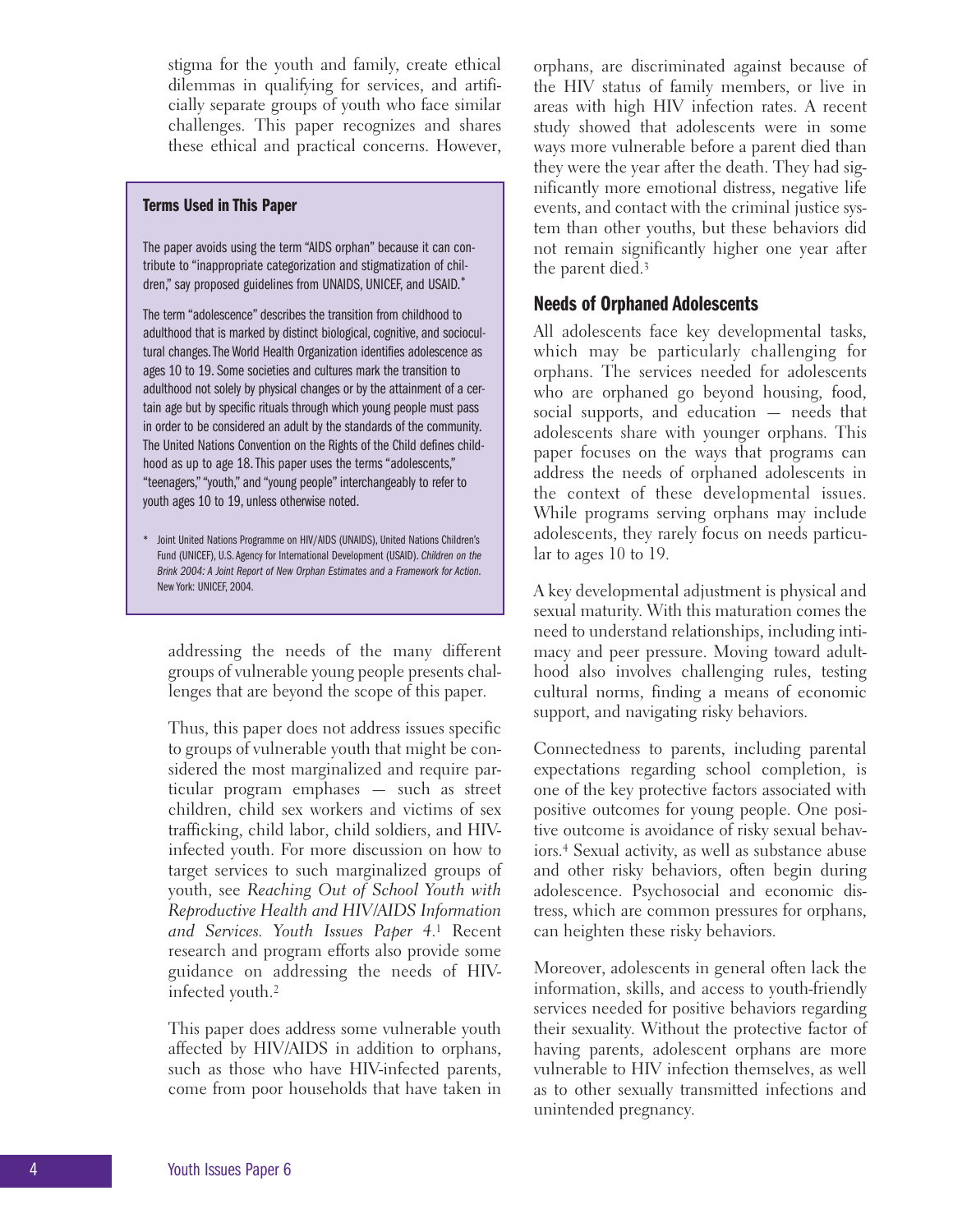Adolescence involves moving toward social and economic independence, including exploring livelihood options and secondary education. Staying in school past the primary years involves more challenges for adolescents who must pay fees themselves (or with community support) or help support a family. Orphaned adolescents often have more demands placed on them to become household caretakers or income earners. High unemployment rates and lack of secondary or vocational schooling opportunities exacerbate the problem.

"The economic impacts of HIV/AIDS on households jeopardize many adolescents' chances of staying in school, especially if they have to assume new responsibilities for supporting the family," reports *Children on the Brink 2004*, a publication of the Joint United Nations Programme on HIV/AIDS (UNAIDS), the United Nations Children's Fund (UNICEF), and the U.S. Agency for International Development (USAID). "Some become the head of the household if the alternative is for siblings to be separated or if siblings risk losing their inheritance after the death of their parents." Orphaned adolescents then face the difficult choice of working or attending school. "Economic hardship can also deprive adolescents of much needed recreation and participation in community activities. Depression,

hopelessness, and risky behavior can be common reactions to these circumstances that need special attention and strong protective measures."5

Adolescents often experience emotions of anger, resentment, hopelessness, and depression. Losing a parent or close family member heightens these feelings. "They may seem to be coping, but at the same time they can experience depression, hopelessness, and increased vulnerability," reports *Children on the Brink 2004*. "This can lead to a sense of alienation, desperation, risk-taking behavior, and withdrawal." These behaviors can in turn further increase vulnerability to HIV.

### **The Majority of Orphans Are Adolescents**

About 55 percent of all orphans are ages 12 to 17, according to recent estimates reported in *Children on the Brink 2004*.6 Data suggest that adolescents make up the majority of orphans in all countries. Data are not available on the exact percentage of adolescents among those orphaned due to AIDS. AIDS often kills parents years after the infection, thus increasing the chance that a child will become an adolescent before becoming an orphan, explains one study.7 Also, many orphaned as children grow into adolescence, as Honest and Jane have done in Zimbabwe.

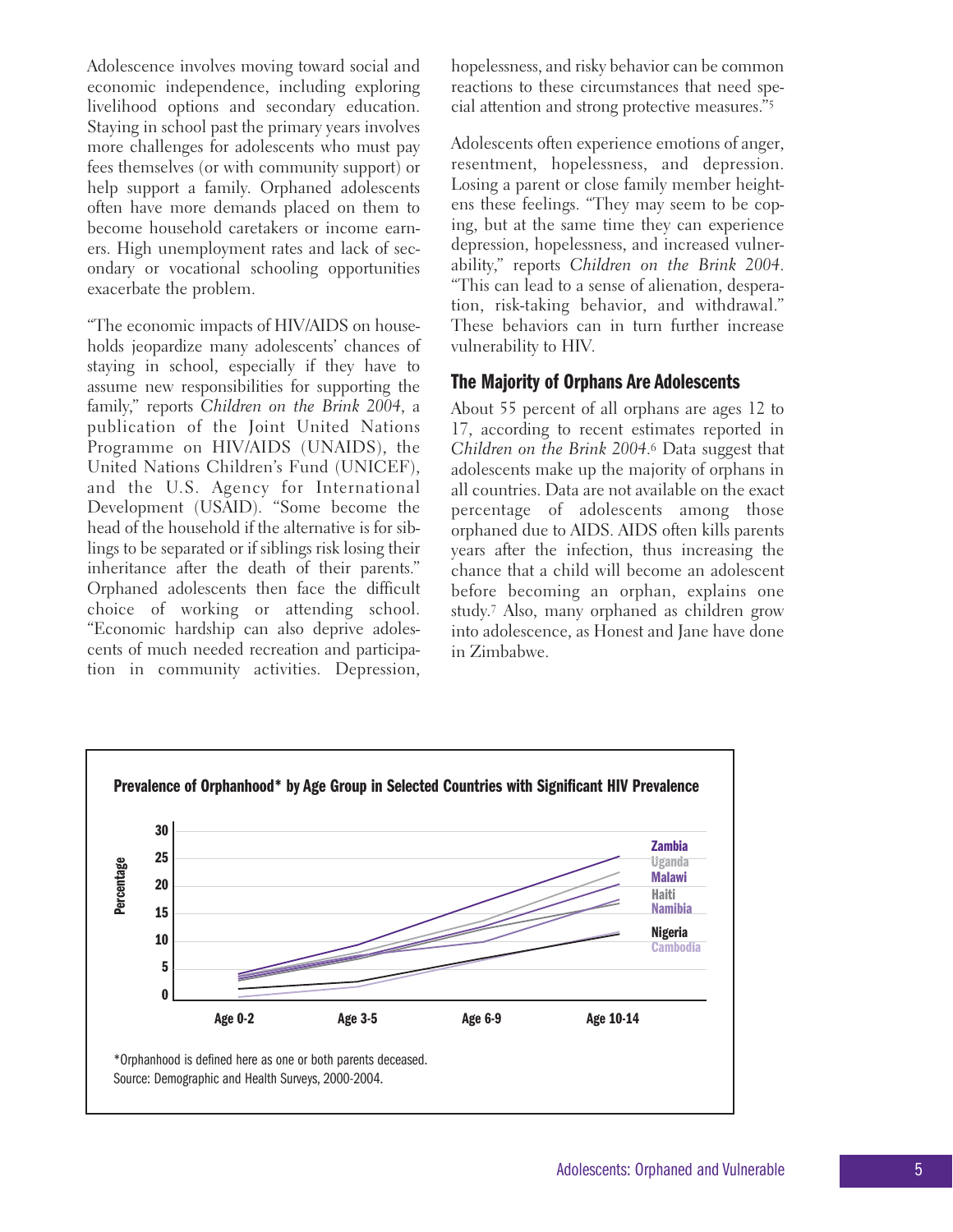

Orphaned due to AIDS, these children in Cambodia live with their grandfather, who is working with a CARE/Cambodia official to get assistance with food, clothing, and psychosocial support.

There are a total of 15 million orphans due to AIDS, with some eight to 10 million more expected by 2010, based on estimates in *Children on the Brink 2004*, which expanded its analysis, going from age 15 up to age 17.\*

Data from household surveys conducted by the Demographic and Health Surveys show that the prevalence of orphanhood gradually increases as youth age increases (see figure, page 5). While data are only available through age 14, the pattern is obvious — the prevalence of orphans increases with age. This trend underscores the critical importance of programs recognizing and addressing the particular needs of adolescents.8

### **Program Approaches**

This paper summarizes research findings from scientific literature and programmatic examples that address adolescence and orphans in the context of AIDS.

In addition, the paper presents four original case studies highlighting different strategies for working with adolescents orphaned by AIDS. The projects represent four types of programmatic approaches. They also represent different regions of the world, because cultural traditions influence programmatic responses, as does the severity of the problem of orphans due to AIDS.

The case studies are based on site visits made in 2003-2004, when the respective writer (identified in this paper's acknowledgments section) interviewed various stakeholders and youth involved in each project. The writers reviewed documents relevant to

the country and the program strategy used, including broader international documents. The four strategies are:

- **Community-Based Integrated Services.** Adolescents are part of a larger program that reaches children and youth of all ages with social welfare, education, psychosocial support, and community empowerment activities, illustrated by the Children in Distress project in Cambodia.
- **Youth Involvement and Service.** Through providing care and support services for adults who are dying, youth meet the needs of both adolescents in the homes and the volunteers who are orphans themselves. The anti-AIDS clubs in Zambia are an example of this strategy.
- **Camp Activities and Psychosocial Support.** Outdoor activities in a camp setting, using principles from the Outward Bound program, focus on psychosocial support, as shown through the Masiye Camp in Zimbabwe.
- **Group Homes.** In certain circumstances, group homes can effectively support adolescent orphans with special needs, as shown through a project in Romania.

<sup>\*</sup> The number of orphans due to AIDS projected for sub-Saharan Africa is 18.4 million, but insufficient data exist to project numbers for Asia or Latin America/Caribbean (LAC) regions. Assuming a conservative 5 percent increase of new orphans in LAC and Asia due to AIDS, the worldwide projection for 2010 would be 23 million.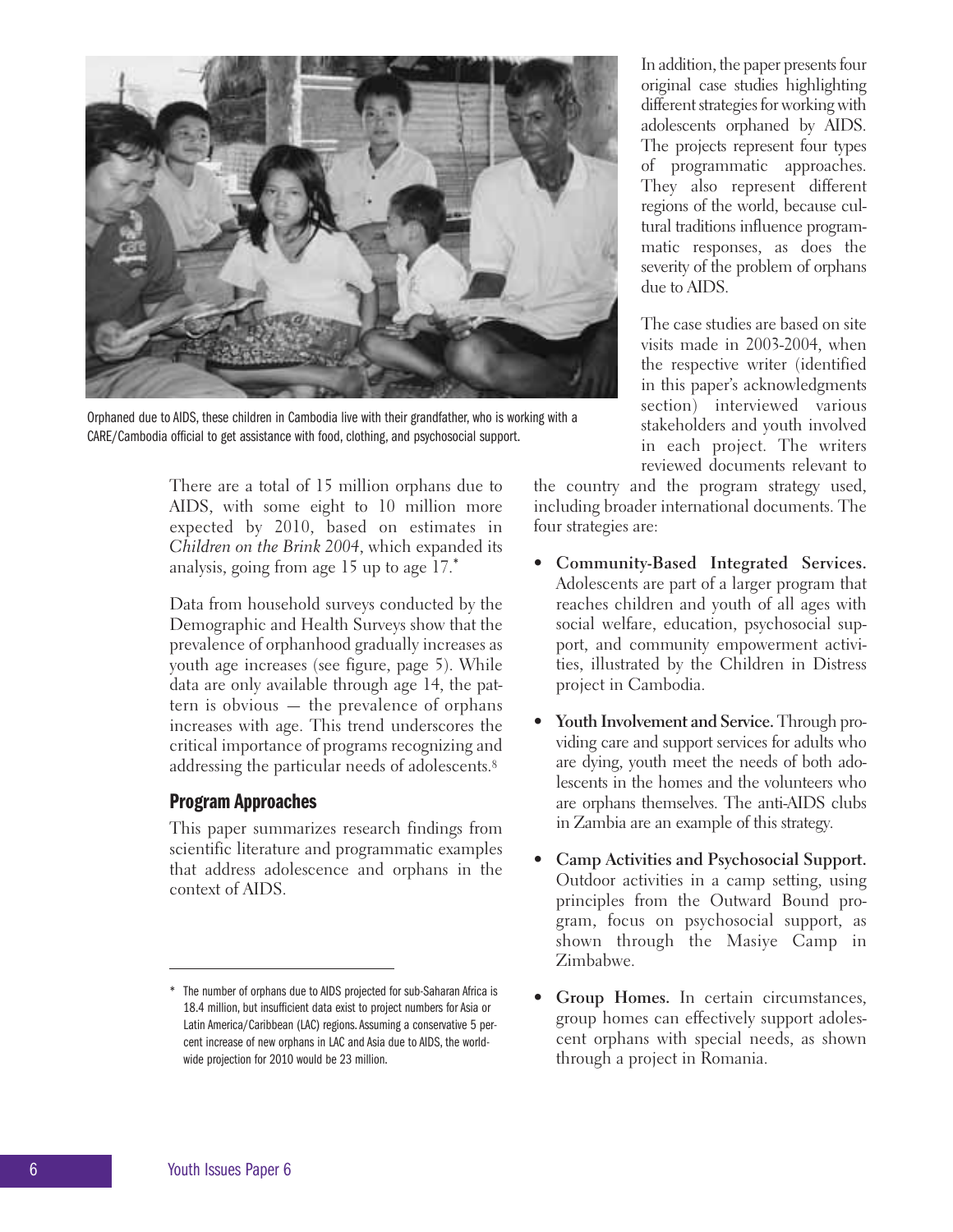# **Chapter 2. Caring for Orphans: Research and Programs**

The United Nations (UN) has identified a basic framework of action for working with orphans and vulnerable children affected by HIV/AIDS.9 It adopted the framework through a collaborative process with donors, UN agencies, foundations, NGOs, faithbased organizations, academic and research institutions, and other civil society organizations. The framework was endorsed in 2004 by the UNAIDS Committee of Cosponsoring Organizations and includes five key strategies:

- 1. Strengthen the capacity of families by prolonging the lives of parents and providing economic, psychosocial, and other support.
- 2. Mobilize and strengthen community-based responses to provide support to vulnerable households.
- 3. Ensure access for orphans and vulnerable children to essential services, including education, health care, birth registration, and others.
- 4. Ensure that governments protect the most vulnerable children through improved policy and legislation and by channeling resources to communities.
- 5. Raise awareness through advocacy and social mobilization to create a supportive environment.

Community-based care is the dominant model of care promoted by experts in the field, rather than long-term institutionalization of children in orphanages and other facilities. The community is best able to identify the young people most at need for interventions, although governments may select target regions or communities for program implementation. While orphanages may be a short-term solution of last resort for some adolescents, institutions separate them from families and communities and are far more costly per child than family- and community-based care.

Since the problems experienced by orphans and other vulnerable youth begin well before the death of a parent, identifying and caring for youth affected by HIV/AIDS needs to start early, including when sick parents are receiving care and treatment. Services for orphans and other vulnerable youth should be integrated with the elements of comprehensive care such as prevention, counseling and testing for HIV, prevention of mother-to-child-transmission of HIV, and others. Since AIDS can affect entire families, a familycentered approach is generally the most appropriate. With family-

**"Since father died, I have had no clothing and food. Neighbors mistreat me. They chase me away at meal times. I go back home telling my mother that they have sent me away so I can't eat."**

*— Nelison, Tanzania*

centered care, HIV-infected individuals are encouraged to bring spouses, children, and other family members to a center for screening, care, treatment, and support.10

The following discussion is organized by the five UN program strategies, including both research findings from scientific journals and programmatic examples.

### **1. Strengthen Capacity of Families**

While advocates emphasize the need for extended families to support orphans, research suggests that many families lack the capacity for this task. Moreover, relying on overstretched or distant family members for assistance can lead to traumatic situations that can marginalize some adolescent orphans.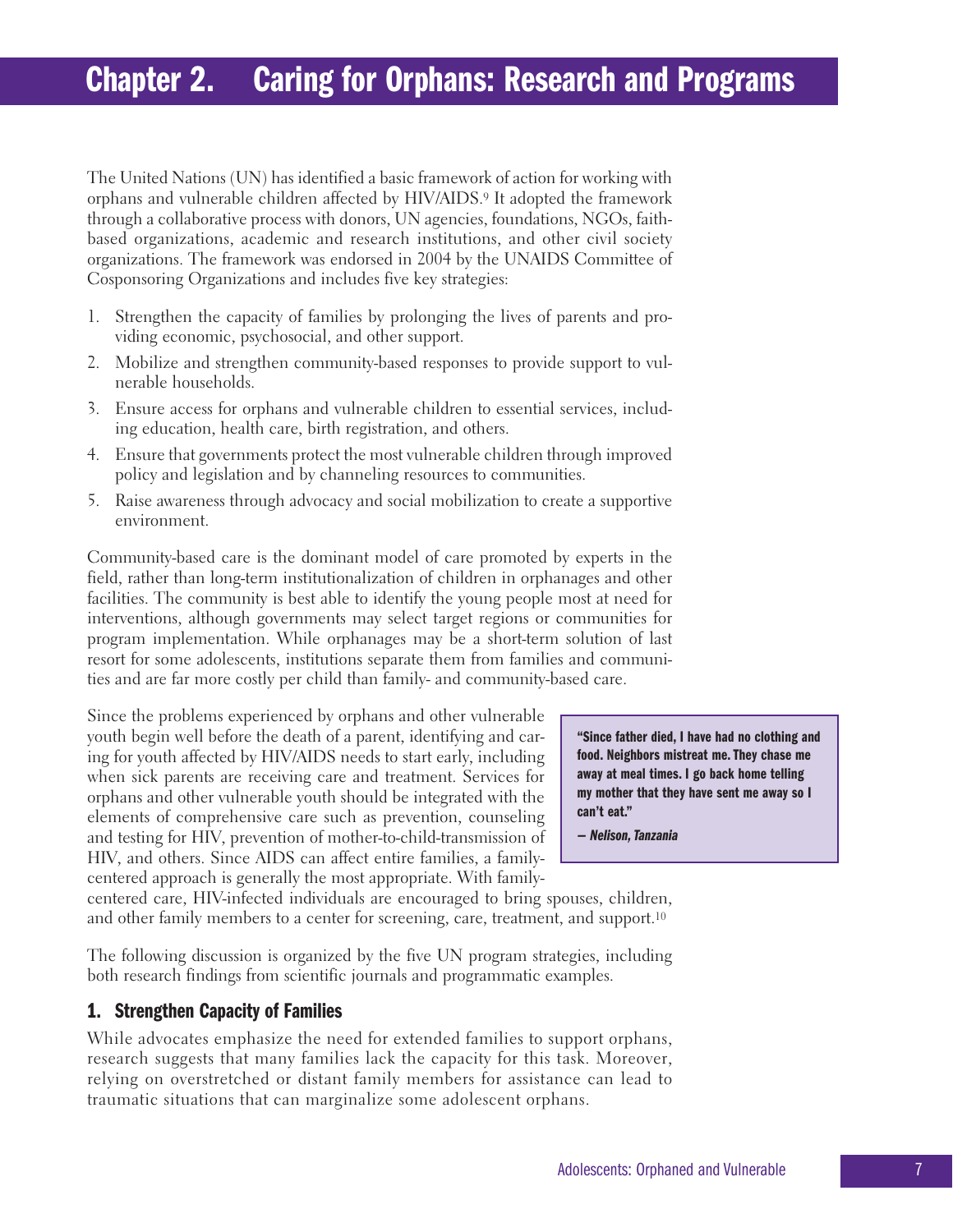In Lesotho and Malawi, a study found that orphaned youth were generally considered the responsibility of their kin, not the community, and many migrated away. While some who migrated settled into a new community successfully, usually with extended family, others went into unhealthy family situations. "It was hard to stay with my uncle as he was just a cruel man," said one. "The other children didn't do any work, just me." The study identified 65 youth who had migrated as a result of a parent's illness or death, with one-third of them migrating more than once, some as many as five times. Researchers identified the study group through a survey of more than 800 youth in schools and focus groups involving more than 200 youth, including some living on the street and in institutions.<sup>11</sup>

Strengthening the capacity of families is one way to address difficult psychosocial issues of adolescents. A study of psychological issues among 193 orphans in the Rakai district of Uganda looked at the locus of control for orphaned children (ages six to 20), specifically between their external environment and their ability to adjust their behavior to it. Using in-depth interviews, including a 25-question depression index, the study found that about half of the orphans fell in the depressed range. In reaction to their parents' deaths, 50 percent felt "very sad and helpless," while another 22 percent were too young to express themselves. The study reported that adolescents losing a parent are more likely to "experience a special case of identity loss." The highest depression scores were among those living in child-headed households, emphasizing the need for a family connection.12

A study in Uganda looked at 123 children ages 11 to 15 years whose parents (one or both) were reported to have died from AIDS, compared to 110 children of similar age and sex living in intact households in the same neighborhood. Symptoms of psychological distress were assessed using the Beck Youth Inventories of Emotional and Social Impairment. A multivariate analysis of factors with possible relevance for outcomes on these inventories showed that orphan status was the only significant outcome predictor. Orphans had greater risk for higher levels of anxiety, depression, and anger. The study concluded that high levels of psychological distress among youth orphaned due to AIDS indicate that material support alone is not sufficient for these children.13

More work needs to be done to find ways to help families address these challenging issues related to child-headed households, migration to extremely vulnerable situations, and depression and other psychosocial issues.

### **2. Mobilize, Strengthen Community Responses**

Like families, many communities are overwhelmed by the growing number of orphans, particularly in Africa. A study in western Kenya, for example, found that one of three children below age 18 had lost at least one biological parent, and one in nine had lost both parents (double orphan). The high numbers of orphans have overwhelmed the capacity of the community and traditional kinship patterns to care for the children, leaving nearly one of every five double orphans in a household headed by a sibling under age 18. "Though community-based interventions are urgently needed as the most appropriate way to address the issue, the complex, local reality in which cultural factors, kinship ties, and poverty are interwoven needs to be taken into consideration if sustainable solutions are to be found," concluded the study.14

Some adolescents are living in child-headed households, although this is not a typical longterm living arrangement. A study in Zimbabwe of 43 child- and adolescent-headed households concluded that community groups can help cope with this phenomenon by encouraging the establishment of volunteer-based visiting programs to at-risk households, as well as helping to provide such households with basic material support. Ill or disabled adults lived in 13 of the 43 households; another 13 reported they did not know any living adult relative. In some, relatives were unwilling or unable to take them. Local churches administer an existing support program called Families, Orphans and Children Under Stress (FOCUS), which identified the households in the study.15

In a study of 17 child-headed households in a commercial farm community in rural Zimbabwe (a total of 46 children), researchers had a halfday informal visit in each household, where the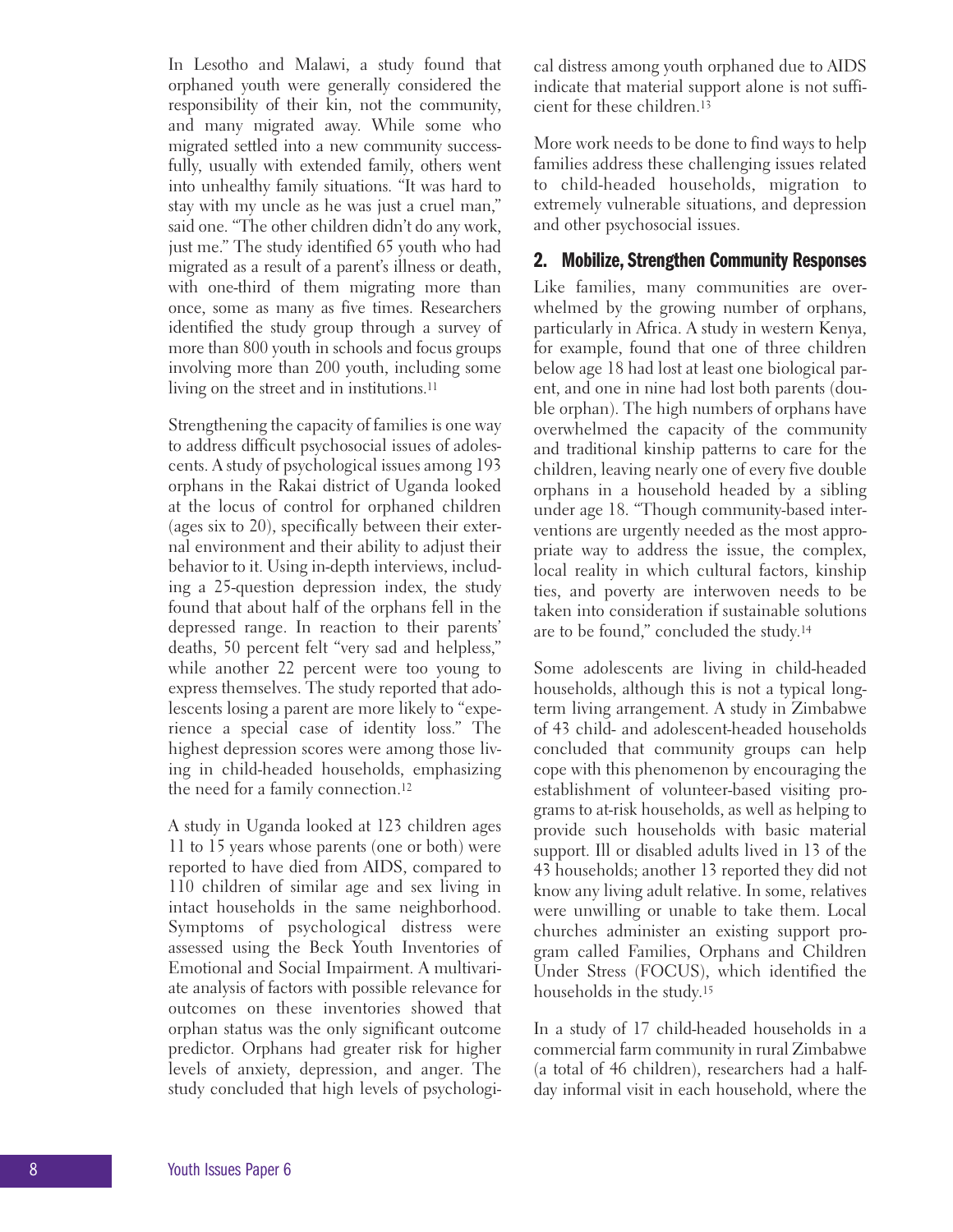children expressed both fears and hopes about the future. "They [local farmers] say we must go, but where to go? If my parents were alive they would have arranged something," said Shereni, age 15. The strongest hope for one-fifth of the children was a good job; others hoped they could complete their education or attend vocational education. Most felt pessimistic about the future. "Our life will be hell soon," said Eriah, age 17. Among the interventions recommended in the study are providing training in psychosocial support to the community leaders, enabling the orphaned children to talk about their experiences, and developing peer support networks with other youth in the community.<sup>16</sup>

One key aspect of community mobilization is to work with vulnerable youth and their families to build livelihood skills and income-generating activities. Existing institutions can help strengthen the community's response. For example, monks of the Kien Kes Temple in Cambodia provide vocational training and small incomegeneration funds to people living with HIV/AIDS, orphans, and vulnerable children to improve their standard of living. The temple receives technical support from FHI to strengthen program management and community mobilization, reduce discrimination, and increase compassion. This project helps youth such as 13-year-old Keng Lina, who has managed to stay in school and live with her family in

a house where the rent is linked to selling the vegetables they grow. Keng Lina's older sister had left school to care for their father, who was dying from AIDS.<sup>17</sup>

An example of private-sector involvement is in Kenya, where Pathfinder International has developed partnerships with Barclays Bank of Kenya and Citigroup through the Global Business Coalition for HIV/AIDS. The partnership supports a livelihood training project involving orphaned youth ages 15 to 21, who learn carpentry, tailoring, and other skills and are guided to jobs and resources such as credit unions.

### **3. Ensure Access to Education, Health Care, and Other Services**

Research has found education to be a key need for orphaned adolescents. A study in Zimbabwe using data from a household survey involving more than 14,000 children younger than age 16 looked at completion rates from primary school in relation to orphans' household circumstances. The study found that the "greater the number of years it is since the mother died, the smaller is the chance that a young man or woman will have completed school."18

Double orphans have the greatest risk of dropping out of school. In Tanzania, the school attendance rate for non-orphans who live with at least one parent is 71 percent compared to 52 percent for double orphans. The study was based on household surveys and did not include those living on the street or in institutions; hence, it probably underestimates the impact of orphanhood on child well-being.19 Children living in households headed by relatives fare worse than those living with parental heads, and those living in households headed by non-relatives fare worse still.20 In the study of 17 child-headed households mentioned earlier, one-third of the school-aged children had dropped out of school, especially those in secondary school. "If my mother was alive, maybe I would have finished my schooling," said Timothy, age 20.21



These orphans are living with their grandmother in Zimbabwe.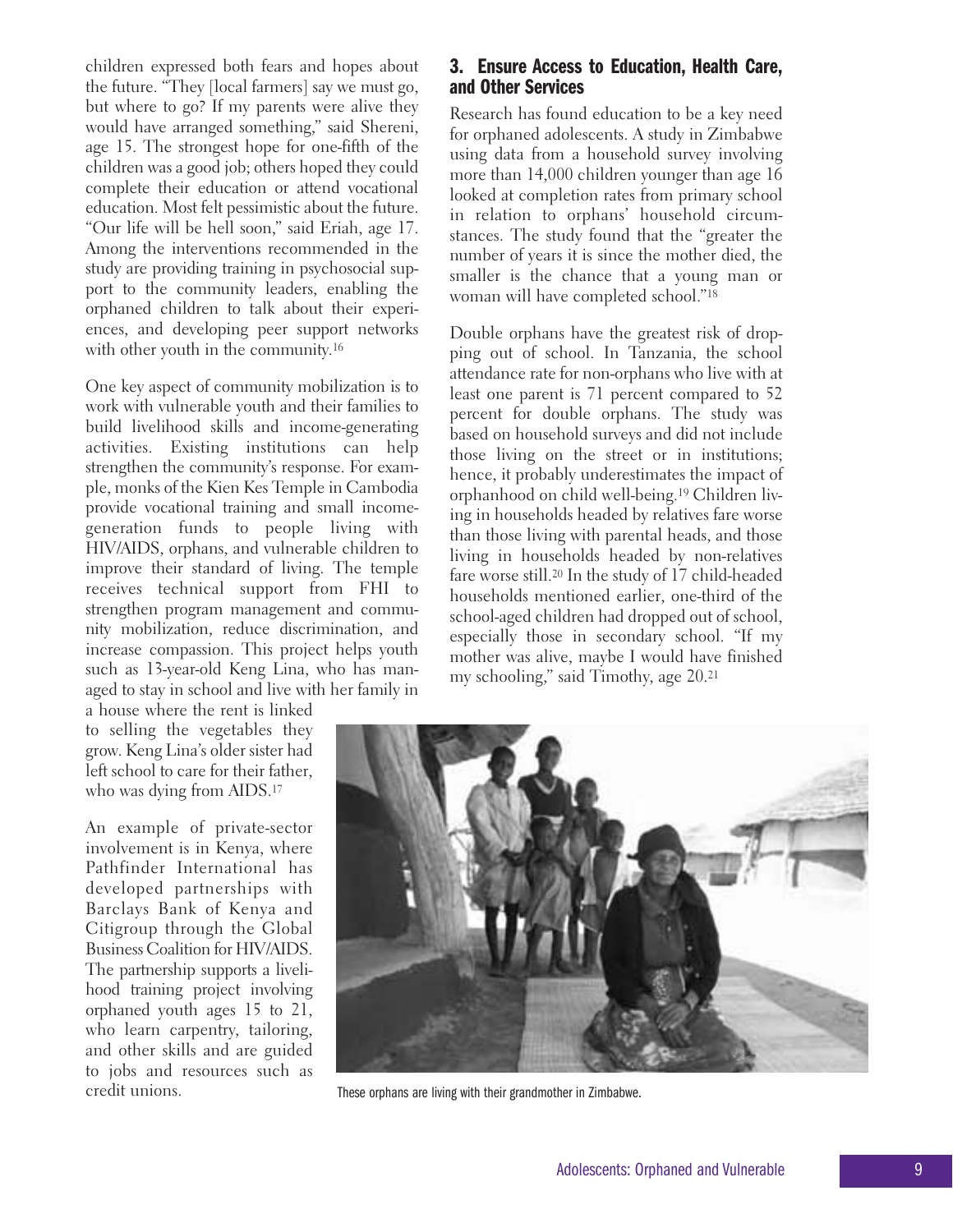Innovative programs have begun to address the educational needs of adolescent orphans. An instructional storybook called *Kauna's Birthday Wish* is used in outreach projects in Namibia and is supported by FHI and Catholic AIDS Action.



In the booklet, Kauna lives with her grandmother because her parents have died. Her grandmother does not have the money to send her to school any longer. Depressed, Kauna and her grandmother visit the local pastor, who tells them that every child in Namibia is guaran-

teed a primary education and explains how they can arrange for this free education.

In another Namibia project called "Schooled for Success," Catholic AIDS Action paid hostel fees and related expenses for 170 needy secondary school students, using a voucher system and home-based care programs. The project uses volunteers to identify and register orphans and vulnerable children, assess their educational needs, advocate for acceptance in selected schools, provide means to continue school attendance, and develop a system of periodic supervision for successful school attendance. The project also emphasized increasing educational opportunities for girls and addressed related issues such as psychosocial needs.

A key need for adolescent orphans is education on reproductive health and HIV prevention, as



well as services for pregnancy and sexually transmitted infections (STIs), including HIV. In Rwanda and Zambia, a study among adolescents ages 10 to 19 found that those orphaned experience earlier sexual initiation than non-orphans. In addition, orphanhood occurring closer to adolescent years is more likely to result in early sexual debut than orphanhood occurring in childhood.22

Projects have begun to address reproductive health and HIV directly, but more emphasis is needed. In Zambia, the Tizenge Youth Orphans project educates orphans and vulnerable children while also raising awareness about HIV/AIDS and other STIs, along with information on care and support for those who are affected by these diseases. Operated by youth in Eastern Zambia, the community-based initiative works with children ages five to 24 and the communities where they live. Thus far, 13 villages have come together to build three schools, while nine teachers and 30 caregivers have been trained to teach literacy classes, reaching more than 100 students. Other educational activities such as dramas and dances on the topics of HIV/AIDS and STIs have reached more than  $3,000$  people.<sup>23</sup>

A few projects have integrated reproductive health issues into education programs. A project in four African countries supports Junior Farmer Field and Life Schools, which teach agricultural knowledge, business skills, and life skills to orphans and vulnerable children ages 12 to 18. The schools also address HIV/AIDS awareness and prevention, gender sensitivity, child protection, and sexual health, while providing a safe social space for students to develop self-esteem and confidence. The schools cover traditional and modern agriculture, including field preparation, sowing and transplanting, irrigation, pest control, conservation, harvesting, and marketing skills — knowledge that is commonly handed down within families through the generations. The United Nations Food and Agriculture Organization sponsors the project with the World Food Programme and other UN agencies, NGOs, and local institutions.24

### **4. Ensure Government Protection**

Better laws, policies, and support for communities can assist adolescents who are orphans. In the short term, governments can help provide protection and placement for children who do not have adequate family care. A sound and vigorous legal and policy response is necessary to mobilize political and financial resources to safeguard orphaned adolescents' access to education, health care, and other social services, and to protect them from all forms of discrimination, neglect, abuse, exploitation, and loss of inheritance.

Botswana, Malawi, Namibia, Rwanda, and Zimbabwe have specific national orphan policies that include a comprehensive response to orphans and vulnerable children up to 18 years old, outline models of care and support, and identify the roles and responsibilities of various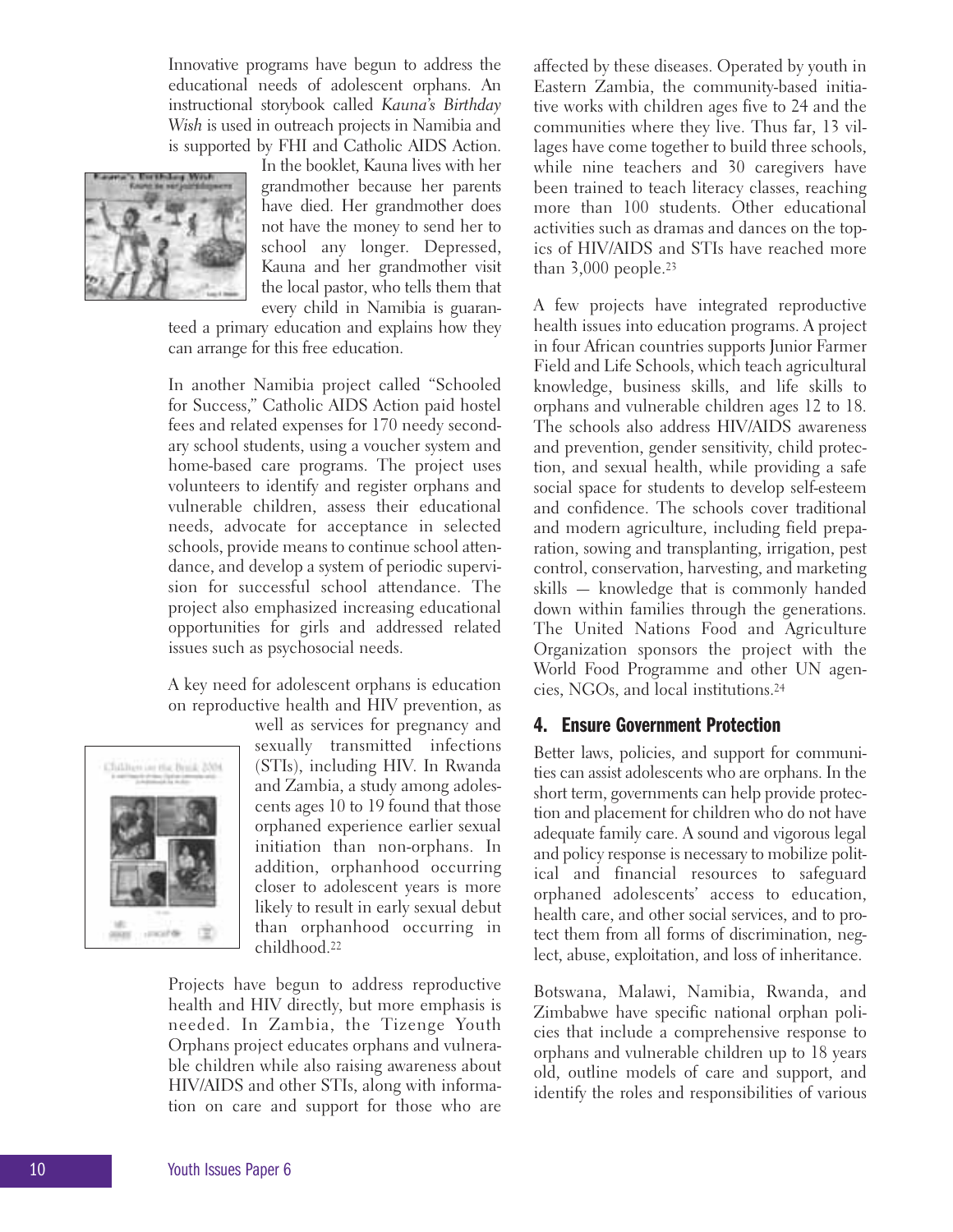stakeholders. One of the objectives in Rwanda's National Policy for Orphans and Vulnerable Children is "to provide sexual and life-skills education to girls enabling them to make their own decision and to care for themselves." Other countries like Cambodia, Haiti, and Kenya address orphans and vulnerable children within their national HIV/AIDS strategies.25 For example, the Cambodia HIV/AIDS strategy promotes "community support for children and adolescents affected by HIV/AIDS."

Uganda has a Children Statute that provides a legal instrument to protect the rights of children, including orphans. The government has created various mechanisms at the national, district, and community levels to facilitate the implementation of the Children Statute and related laws and policies. The Ministry of Justice and Constitution applies flexibility for widows and children to help them defend their inheritance and property rights. Public welfare assistants and Family Protection Units were established at district and community levels. The Association of Uganda Women Lawyers was created to help women and children, particularly widows and orphans, get legal protection.

In Zimbabwe, the Victim Friendly Courts respond to the needs of vulnerable witnesses, including all children who were victims of sexual offenses. These courts offer a child-friendly environment by taking into account children's different cognitive and development stages. In addition, the courts are linked to a multisectoral team that provides counseling, community outreach, and medical treatment (e.g., provision of antiretrovirals or emergency contraception), as well as STI and HIV testing, support, and treatment.

In Jamaica, AIDS is the leading cause of death for people ages 15 to 49, resulting in many orphans. The Adoption Act and Guardianship Act provide a framework for the courts to make decisions in the best interests of the child. Caregivers of orphans under the age of 18 years are entitled to receive an Orphans' Pension subject to certain criteria: the mother must be dead, the father must be dead or unknown, and the child must have permanently resided with the mother before her death.26

Benin, Botswana, Kenya, Namibia, South Africa, Tanzania, Zambia, and other countries provide state support to orphans and vulnerable children in the form of exemption from school fees, school feeding plans, grants, or free health care. An example is Tanzania's National Education Fund which pays for the education of disadvantaged children, including orphans and vulnerable children, and has shown a strong increase in school enrollment.27

While the growing supportive legal and policy frameworks are encouraging, there are wide gaps in the implementation of laws and policies. Also lacking are data on the extent of implementation, as well as examples of how laws and policies have been used to protect and promote the rights and needs of orphans and vulnerable adolescents. Mechanisms to monitor responses at the policy level, including appropriate indicators, need to be put in place.

### **5. Use Advocacy and Social Mobilization**

The United Nations framework suggests three strategies to raise awareness and create a supportive environment for children, adolescents, and families affected by HIV/AIDS: conducting a collaborative situation analysis; mobilizing influential leaders to reduce stigma, silence, and discrimination; and strengthening and supporting social mobilization efforts at the community level.

A participatory situation analysis process that involves various stakeholders, including adolescents, can be particularly useful in understanding the situation of adolescent orphans and the factors that make them vulnerable to stigma and discrimination. Broad participation helps to enhance social mobilization and promote community actions. Two useful tools are *Conducting a Participatory Situation Analysis of Orphans and Vulnerable Children Affected by HIV/AIDS:*



*Guidelines and Tools* (FHI, 2005) and *Conducting a Situation Analysis of Orphans and Vulnerable Children Affected by HIV/AIDS* (USAID/Africa Bureau, 2004).

Findings from a situation analysis can provide information and community support to influ-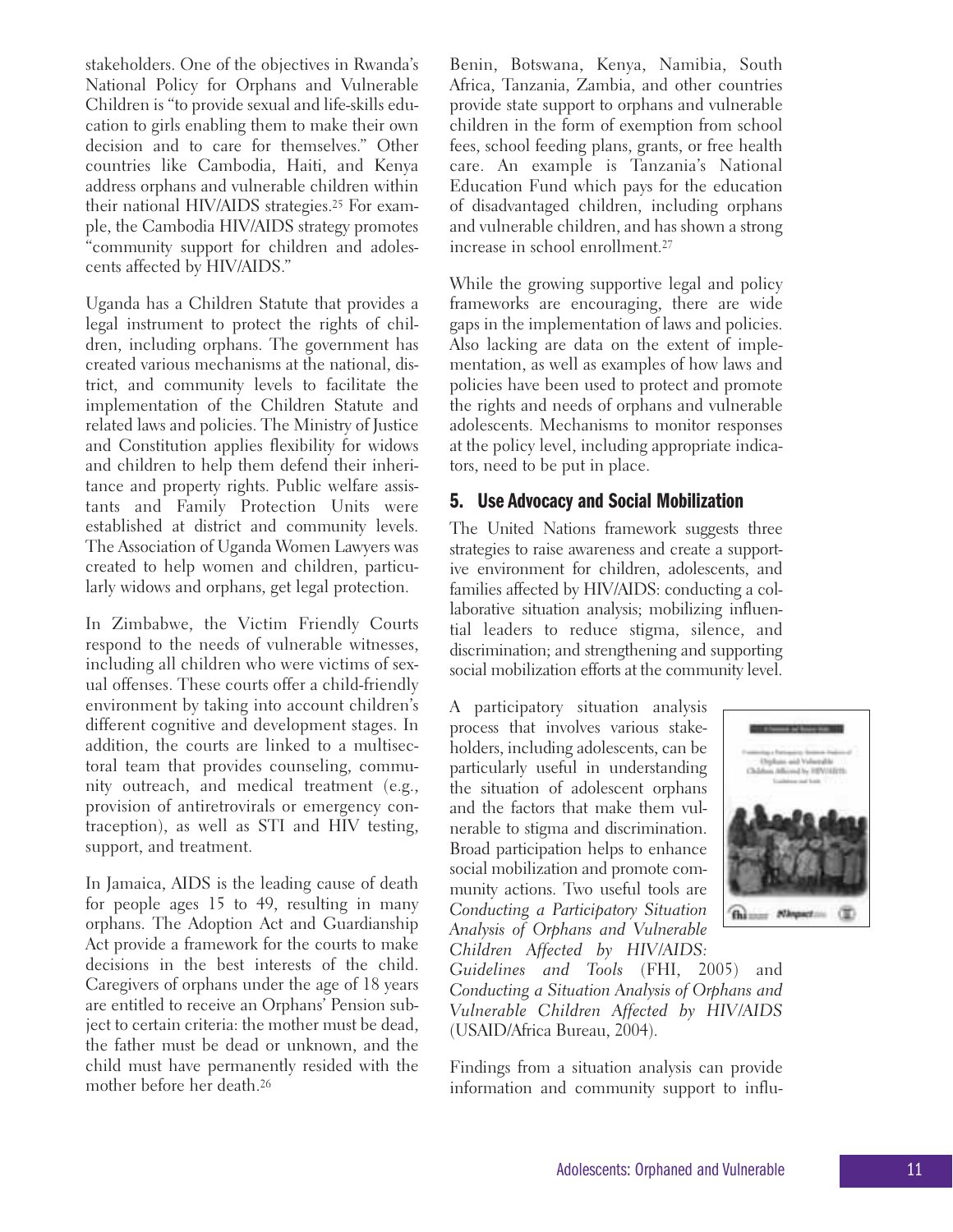

This family in Zambia, now headed by a 12-year-old boy, was orphaned due to AIDS.

ence and mobilize leaders and champions to reduce stigma, silence, and discrimination. This can happen at the national level, which occurred, for example, during the 2002 elections in Kenya. Also, the China Youth Concern Committee and UNICEF recently launched a public awareness campaign that seeks to end discrimination against children who are orphaned due to HIV/AIDS. The first of its kind in China, this campaign includes a song by a celebrity singer and a short cartoon about a lonely child whose life is changed by making new friends.

**"To those who have parents who are infected, I leave you with this special message: never give up on life, pray for those who are infected and affected, but don't forget to pray for yourselves. As my mother says, "HIV for me means, 'Hope Is Vital.'"**

*— Eugenia Imagine Ndlovu, Zimbabwe*

Faith-based and other civil society organizations have an important role in strengthening and supporting social mobilization for adolescents by providing information and

education on HIV/AIDS, campaigning to reduce stigma and discrimination, and strengthening the capacity of the community to respond to the needs of adolescent orphans.

For example, a large-scale community mobilization project in Zambia called Strengthening Community Partnerships for the Empowerment of Orphans and Vulnerable Children (SCOPE-OVC), implemented by CARE/Zambia and FHI, has reached more than 200,000 children and youth through local NGOs with life-sustaining care and support services. District committees assessed needs, developed action plans, and mobilized resources to implement the action plans. At a SCOPE-supported camp, for example, adolescents could work through difficult psychological issues. "Before I came to camp, I was moody, short-tempered, unfriendly and had a lot of fears," reports Dongo, a 15-yearold orphan due to AIDS. "After being exposed to activities such as games, singing and dancing, praise and worship, and teachings about love, I became a different person. For me, the camp was good, and I learnt about HIV/AIDS."28

A community mobilization effort in Namibia called the Philippi Trust focuses on psychological and social issues. Peer counselors are trained to assist orphaned and vulnerable adolescents to overcome difficulties and fears through experiential learning at youth camps. Group leaders ages 16 to 21 are trained in listening and responding skills, with some going on to further training to help lead a six-day experiential learning youth camp for orphaned and vulnerable youth ages six to 18.29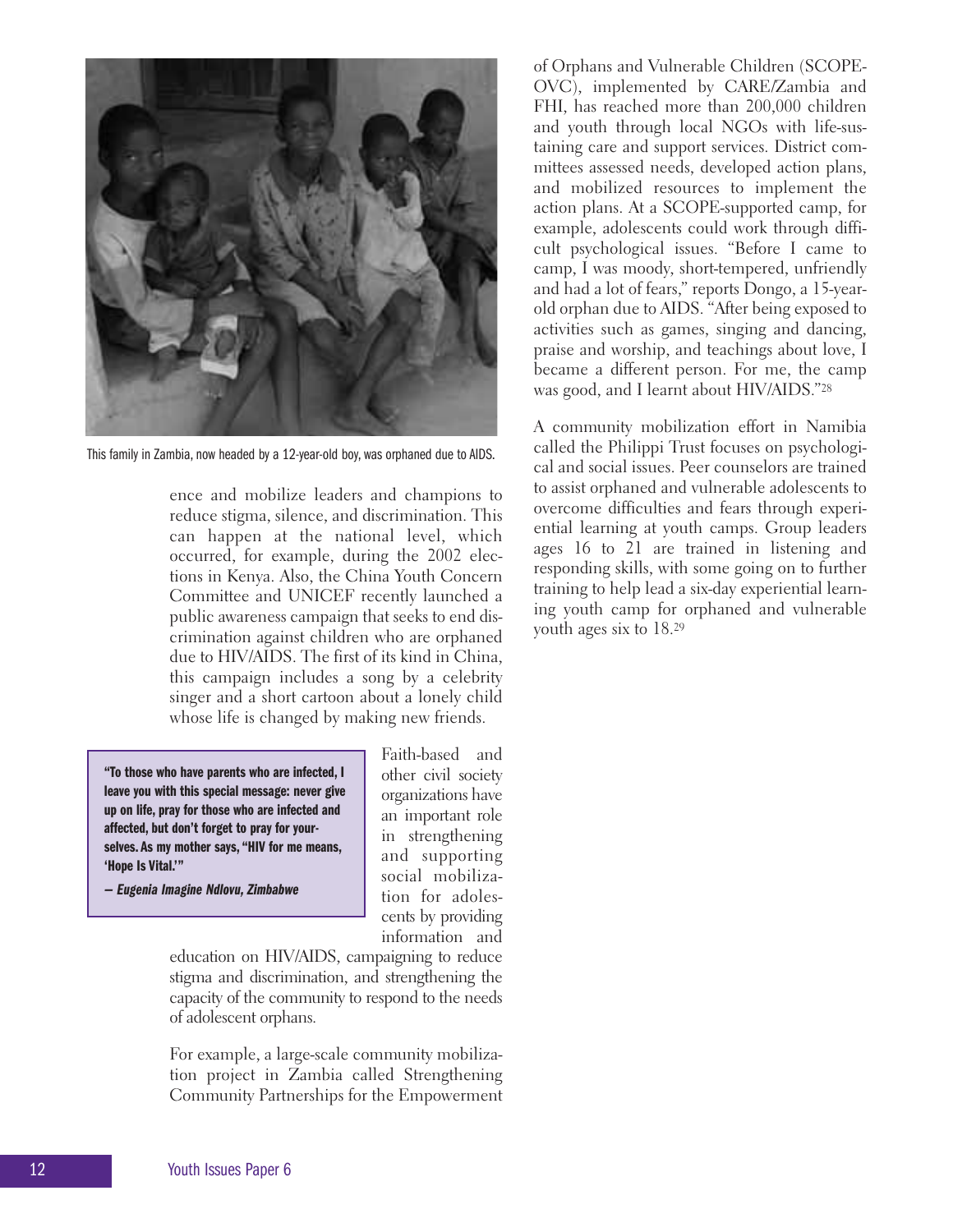# **Chapter 3. Community-Based Integrated Services: Cambodia**

*Koh Kong, Cambodia* — A group of youth sit in a large room filling bags with rice. Some are from families where one or more parents have died from AIDS. Others are poor youth from the same nearby villages. They are part of a project called Children in Distress (CID), an integrated, community-based approach that works with children of all ages, whether orphaned or not, through social welfare, educational, psychosocial, and community empowerment activities.

CID is part of a larger project coordinated by CARE/Cambodia that works with prevention and community- and home-based care. In 2000, CARE/Cambodia launched CID, which has expanded with support from FHI/Cambodia and USAID.

Cambodia has a national HIV prevalence rate of 2.6 percent, down from 3.3 percent in 1998, and has been noted as one of the few countries worldwide where rates have declined. However, rates remain much higher in the provinces on the Thailand-Cambodia border where two of the five CID sites are located. In this border area, 54 percent of sex workers and 11 percent of police and military personnel are HIV-positive.

The high HIV rates in border areas resulted from an open trade route with Thailand and an influx of money from logging, casinos, and other trading, which led to broth-

els that appealed to people from many socioeconomic levels. Sex workers operate in brothels, beer gardens, and Karaoke bars. Many of the children in the CID program live with their mothers, who are chronically ill and talk of their husbands going to Karaoke bars before they got sick and died, presumably due to AIDS.

The CID project addresses the holistic needs of the youth, rather than just those related to HIV. It uses youth advocates, who get a small stipend (U.S. \$1 per day, three days a week), work in the villages where they live, and identify families with chronically ill parents and children who need help. Sum Sitha, director of the CID team in Koh Kong town on the Thailand border, supervises about 20 youth advocates. An energetic and dedicated advocate, Sitha helps involve young participants and allows them to take responsibility. The youth advocates put together the bags of rice and supplies for home-care teams and lead playgroups for the children in the



These adolescent orphans work with younger orphans at a center in Cambodia.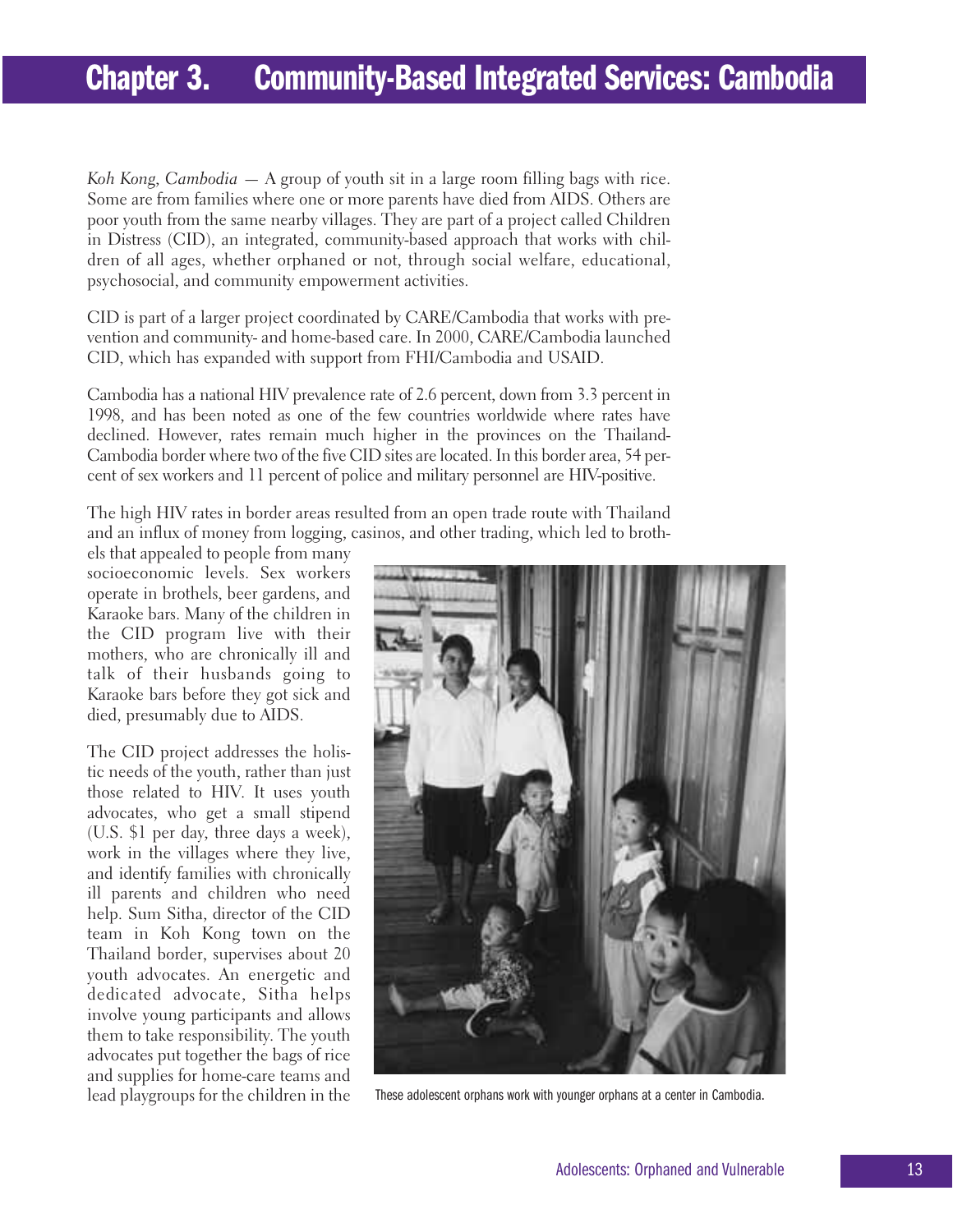villages, among other tasks. Some youth advocates come from families affected by HIV/AIDS. Others do not have a parent infected with HIV but have dropped out of school and face an uncertain future.

The CID project works in two areas of Koh Kong province. Koh Kong town is an eight-hour ride from the bustling capital city of Phnom Penh, including four ferry river crossings and very slow driving over a road with major potholes. The other site is the small town of Sre Ambel, about two hours from Phnom Penh via an excellent paved road.

In the village of Boueng Khun Chang outside of Koh Kong town, one family illustrates the challenges of the CID program. The extended family gathers around the arriving CARE jeep. As the grandfather sits on the small platform that serves as a living room above the muddy yard outside the stilted hut, he takes out his daughter's memory book, where she wrote down her feelings, with the help of Sitha and the youth

### **Koh Kong Youth Advocate**

Pon's father worked for one of the prosperous companies that came to the area during the logging boom in the 1990s, but when he got sick, the family started selling property to pay for trips to hospitals in Cambodia and then Thailand, where testing showed he was HIV-positive. When he died of AIDS, there was no more property or income.

Pon, then 16 and the oldest child, quit school and went to Phnom Penh to earn money for the family. Living with his aunt, he earned U.S. \$45 a month in the garment industry but sent only about \$20 of it home to his mother. He had enough left to go to the bars, where he began to have sex and smoke yama, a methamphetamine available on the street from the synthetic labs that have sprung up in this metropolitan city.

"My father used to take me to the Karaoke bars in Koh Kong when I was about 14," says Pon (not his real name), now clean from his drug habit and back living with his mother. Pon now understands where his father went during those hours he left him alone in the Karaoke bars. "I regret that my father died when he was young and left young children. I am upset with him. A father should take care of his family." Pon's father also left his wife infected with HIV.

Now a youth advocate in the CID program, Pon says he "likes the playgroups, teaching the children about nutrition, morals, and HIV/AIDS prevention. I am very happy with the other youth advocates and with the children in the villages. I am trying to change my behavior and go a good way in the future. If I have a wife, I will be faithful and not go to the brothel. Now I understand HIV is very dangerous to me and our society."

advocate, before she died. She died two months ago; her husband, who cut wood in the forests, died two years ago. A 13-year-old boy, the oldest of the five orphaned children, sits across from his grandfather, attentive and respectful. His eyes seem sad, but his future seems more hopeful with the words on his t-shirt, produced by CARE: "We are joining together to play in the happy children groups."

The grandfather reads the memory book his daughter left: "I had a husband but he is gone," he reads in Khmer, with Sitha interpreting. "During sick, I have no food, I have no medicine, I have no water. I have only my mother and father. My small children have only my mother and father to take care of them." The grandfather looks up, eyes sparkling with a mixture of sadness and courage. "I always tell my children to respect the youth advocates who tell you how to take care of yourself." The memories of the mother continue with a challenging message for a son, who is beginning adolescence and needs a way to recognize and deal with anger at his father.

### **Findings and Observations**

Over the first three years of the project, it reached approximately 5,000 orphans and other vulnerable children, many of whom had lost at least one parent to AIDS. About one-third of them were ages 12 or older. The project hopes to expand beyond direct services toward a community empowerment approach, building more self-reliance, increased self-confidence, and hope through such activities as support groups for people living with AIDS and income-generation activities. The project looks at the underlying causes of problems, not at HIV/AIDS in isolation. It also focuses on using the assets of youth, with the youth advocates thriving in the positive structure of teamwork and concrete contributions to service activities.

On-site visits, a review of documents, and interviews with project staff, youth advocates, villagers, and ministry officials led to these findings:

**1. Succession planning assists many youth with family relocation and housing, and it has the potential to address psychosocial needs.** The project counsels parents who are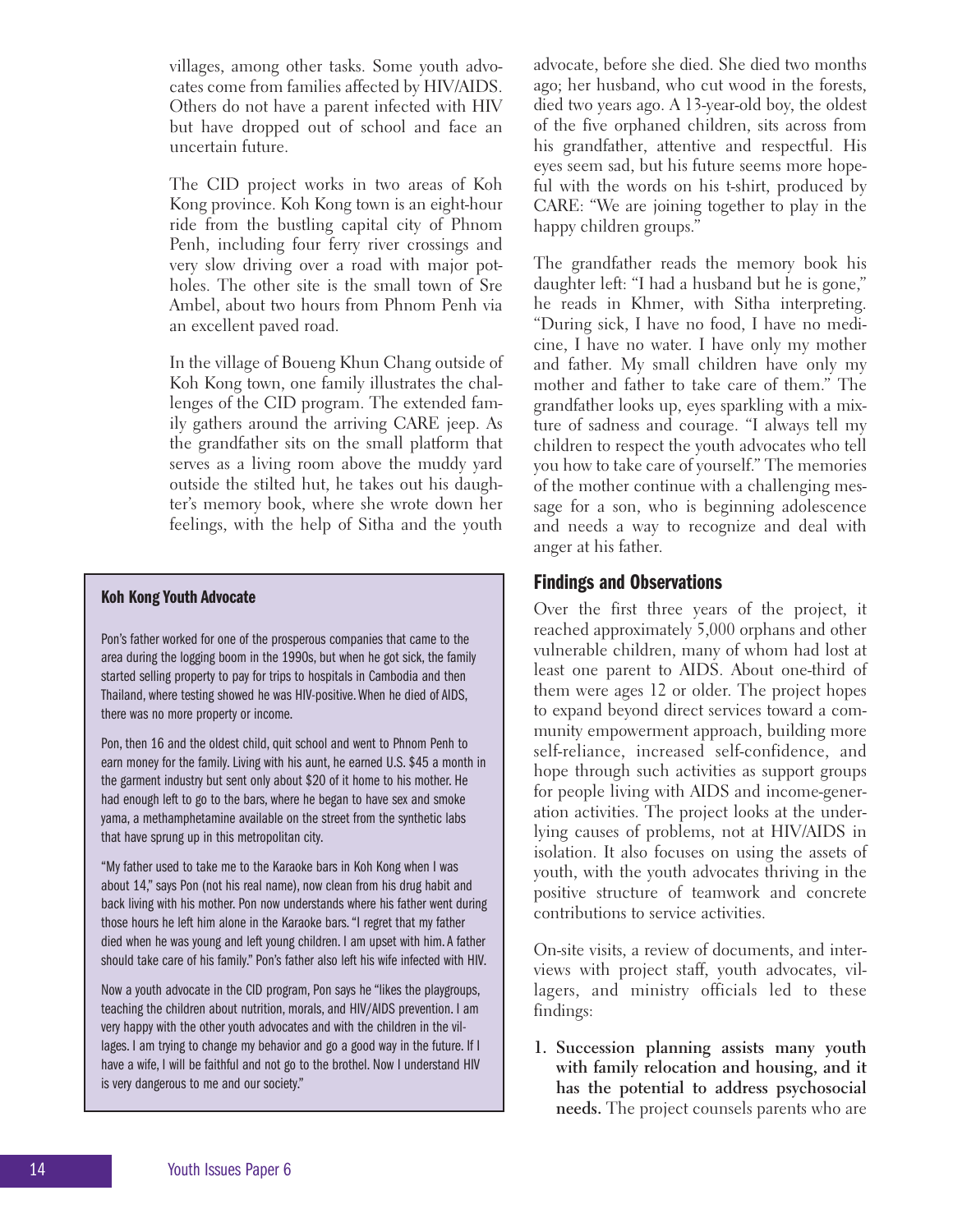ings before dying. Counseling about housing and family location has often been effective, but using memory books to their full potential has been challenging. CARE staff have observed that the village women write mostly about their immediate feelings or thanks for receiving support and less on reflections that may be helpful to the surviving youth. Even so, it is a record by a parent, where keepsakes for their children are few. **2. Educational and vocational training needs are challenging.** Many of the village chil-

terminally ill to find appropriate housing and living situations for their children and to develop memory books to record their feel-

- dren lack resources to purchase school uniforms and pay fees necessary to stay in school. There are no formal fees required for secondary school but informal fees to teachers serve to supplement their meager salaries. Obtaining vocational training is equally challenging. Currently, the orphanage in the town has a small training center with about eight sewing machines for girls and two barber chairs for boys. Sitha hopes that training can expand to include more practical skills for the local area, such as bicycle repair.
- **3. Psychosocial support visits meet immediate needs and provide a more in-depth approach.** The CID staff teams with youth advocates in visiting families to assess and meet their needs. The teams help with school uniforms, hygiene products, rice, and referrals for other services, including to the Department of Social Affairs. The teams provide emotional support as well. More structured mental health services for children and adolescents are not generally available, however. The CID team, as a result of findings from a well-being assessment of adolescents affected by HIV/AIDS, plans to initiate adolescent support groups and individual counseling.
- **4. Therapeutic playgroups provide many benefits.** These are designed to integrate orphaned children with other children in an atmosphere that helps reduce stigma, allows the children to have fun, and teaches some basic skills in hygiene and HIV prevention. In the playgroup observed in a village of about 70 shacks outside of Koh Kong, four

youth advocates led about 100 children, from preschoolers to young teens, in games and educational activities, covering hygiene and HIV/AIDS prevention information. Children swung hula-hoops, played games, worked puzzles, painted pictures, played hand drums, and got haircuts. The vibrant and positive spirit among the children, the youth advocates, and the village adults who helped clearly provides a therapeutic experience to people struggling with death from AIDS after decades of war. Upon returning to the office, the youth advocates discussed how the group went, learning from each other and from Sitha and staff members.

- **5. Expanding the focus on adolescents requires more resources.** The project could do more for adolescents if it had more resources. It is considering such additions as adolescent theater groups, support groups, and individual counseling, led by youth. The project could also consider:
- Expanding the impact of the memory books using a more structured, guided oral history approach, where the youth advocates and adolescent family members would interview terminally ill parents about their lives where they grew up, how the wars affected them, how they see cultural changes, and their hopes for their children's futures. Inexpensive CD recording devices are available to record the stories for the surviving children. The interview process can be empowering for both parties involved.
- Incorporating services that the youth advocates currently provide into for-credit school courses, adding a formal reflective process to their work. Service-learning programs, where youth write papers and create other projects showing what they have learned from the services they provide, have been shown to have a positive impact on students. Also, curricula for out-of-school youth that have been developed in some countries to help youth pursue higher education might be considered.30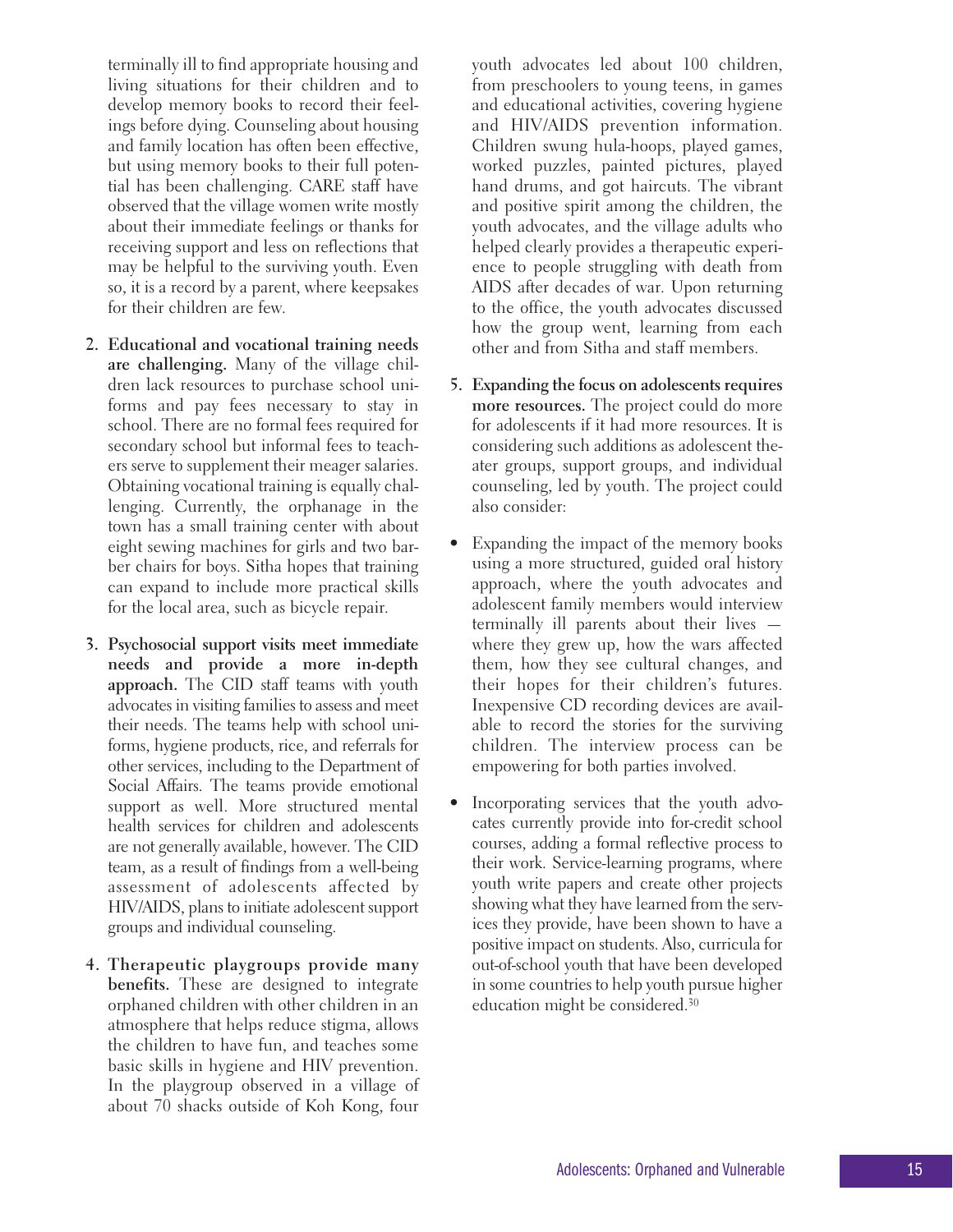# **Chapter 4. Youth Involvement and Service: Zambia**

*Mansa, Zambia* — In northern Zambia, young people work through anti-AIDS clubs as volunteers helping neighbors who are HIV-positive. They are also able to identify and help youth in the households where parents are infected and dying. The volunteers, many of whom are orphans themselves, benefit from this work in terms of their own sexual attitudes and behaviors and personal growth.

"Orphans are the order of the day here," said one young man at a local anti-AIDS club. "It's hard to take care of yourself and your brothers and sisters, *and* to go to school, but look at me, I am working hard."

Almost one of five Zambians under age 18 is an orphan, and a similar percentage of all Zambians are estimated to be infected with HIV, according to a 2004 summary from UNAIDS. All schools in Zambia are required to form anti-AIDS clubs to give students the opportunity for involvement in HIV prevention and education activities. Some clubs have members who are out-of-school youth.

In March 2000, Horizons/Population Council, in collaboration with CARE International and Family Health Trust, began a quasi-experimental operations research project to see how well-trained youth could provide care to people living with HIV and AIDS and to see how such activities would affect youth's own HIV prevention behavior and stigma reduction. Many of these young people were already helping to care for sick relatives without any training or support. While focusing intially on meeting the needs of clients, the study unexpectedly found that the trained youth caregivers increasingly recognized the needs of orphaned children, including other adolescents.

In a formative research phase, participatory methods with anti-AIDS club members ages 13 to 24 in the Luapula and adjacent Northern provinces revealed wide support for youth involvement in care and support. The study then identified 30 anti-AIDS clubs in Luapula as intervention sites and 30 anti-AIDS clubs in Northern province as comparison sites. Members of all 60 clubs received basic training in club management and HIV prevention, as well as materials for recreational activities. The members of the 30 clubs in Luapula province, including the Mansa area, also received training in care and support, in how to network with existing resources and services (NGOs, clinics, and home-based care teams), and in how to conduct stigma reduction activities. Care and support activities were not actively promoted among the anti-AIDS clubs members in the comparison Northern province.

Local health professionals trained the members of the anti-AIDS clubs to provide care and support to their clients. More than 300 club members underwent training, which included role-plays, presentations, discussions, testimony from people living with HIV/AIDS, and sharing personal experiences in care provision. All of the clubs received materials to assist the caregivers, including basic medical kits; pens and notebooks to document their experiences; and bags, aprons, and badges that would identify the young people as youth caregivers in the community. Each club also received two bicycles to assist caregivers in getting to their clients and to help bring clients to medical clinics when necessary. One essential component of the training was a field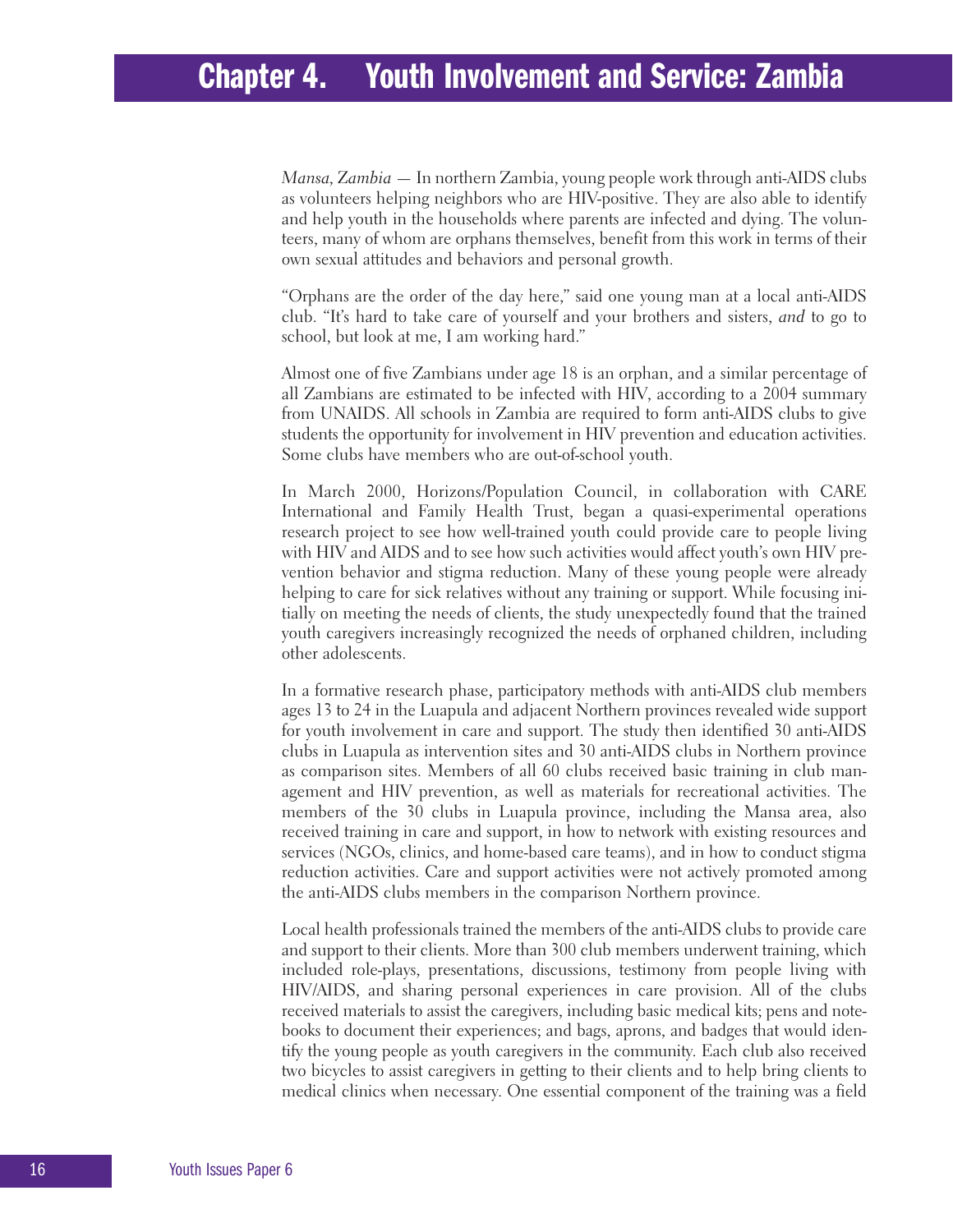activity enabling club members to gain firsthand knowledge of clinics and voluntary counseling and testing (VCT) centers, so that they would know the health workers and be able to inform clients about available services. Repeat trainings were held and continue still on a yearly basis, with supervisors available for the young people if they have questions in the interim.

"We didn't just learn about physical needs during the training," reported one young man during the site visit. "We also learned about human rights and how to care about others. For example, if we come across an orphan who has been rebuked by his adoptive family, we have skills to teach the family to accept him."

A typical home visit begins when teams of two young people call on a home in their village. "First we spend a few minutes talking with the family there, then a few more minutes in prayer, and then ask how we can help," explained a young woman of 16. The teams usually consist of a young man and woman from the anti-AIDS club, who divide the tasks that need completion. They make one to two visits per week.

The hardest tasks include digging latrines, making bricks, or cutting firewood. The young men typically perform these tasks, while the young women fetch water, cook, and clean. Both team members clean the sores of the sick; the clubs provide them with kits containing soap, bandaids, topical antiseptics, and gloves.

While gender distinctions are obvious in the division of labor, the participation of males and females as youth caregivers ensures that any task can be completed. "The [client] doesn't mind if you're a boy or a girl, they are just happy for the help," said one young man. "But there are some jobs that are best done by girls, like bathing another woman." Sometimes young people take the very sick to local clinics for medical care; a lack of reliable transportation and roads filled with potholes make this one of the most difficult jobs.

Based on baseline and post-intervention data, the study found that youth in the intervention site were able to provide help with cleaning, nursing care, counseling, and making clinic referrals, and clients reported satisfaction with those services. However, young people felt poorly prepared to provide material needs such as food, medicine, and transportation. After the intervention, youth reported increases in their comfort level in providing care to clients living with HIV or AIDS (72 percent to 91 percent for females; 81 percent to 90 percent for males). Also, youth in Luapula became significantly more aware that they are potentially at risk of HIV infection. Males who believed they were not at risk of infection dropped from 76 percent to 31 percent, with a drop among females from 89 percent to 41 percent. Smaller declines were visible in the comparison area, where youth received prevention training. The number of sexual partners reported by the youth remained relatively steady during both rounds of interviews. Reported condom use among sexually active youth increased only at the intervention site, although it was already high in both study sites. Abstinence was already high in the intervention site and did not change significantly.31

Many children in the homes the youth visited had stopped attending school in order to care for family members and secure income. The youth caregivers involved orphans in recreational activities that reduced their isolation, contacted



These four siblings in Zambia were orphaned due to AIDS.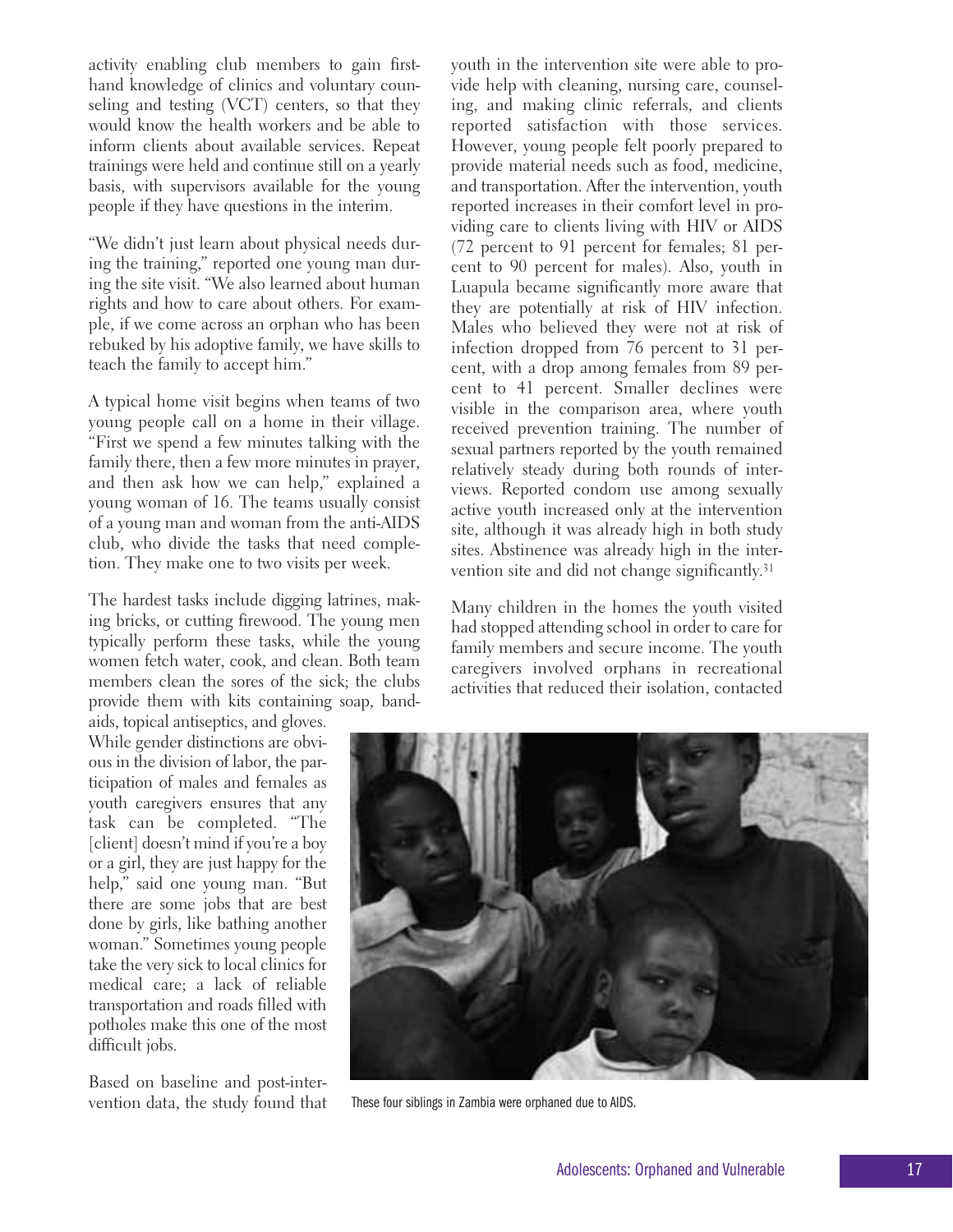schools if they were inappropriately absent, and made referrals to NGOs that could further address the needs of orphaned children. "As an orphan, I think I can identify with the others," said one young volunteer. "I know what their needs are." Adolescent orphans have specific needs, such as social concerns, said anti-AIDS club members. "And they usually do not continue school in favor of working."

### **Findings and Observations**

The findings and observations are based on a visit to Mansa after the Horizons study was complete. The site visit included meetings with more than a dozen anti-AIDS clubs and interviews with staff involved in the ongoing project, as well as a review of the existing research.

- **1. Involving youth in caring for people living with HIV/AIDS led to the identification of, and assistance to, adolescents who were or would soon be orphaned.** The Horizons project originally sought an innovative way to provide care for those living with HIV/AIDS. What emerged unexpectedly was a valuable lifeline to the orphans in these households. Moreover, because the trained caregivers in this case were youth themselves, the connection with adolescent orphans in the households was stronger, and the motivations were strong on both sides to take productive actions.
- **2. In areas with high HIV prevalence rates, youth involvement in HIV projects tends to integrate orphans with other vulnerable youth.** The youth in the anti-AIDS clubs pro-

viding care to people living with HIV/AIDS included orphans. This information emerged through the Horizons study and during interviews in the site visit for this case study. Integrating orphans with other vulnerable youth in service projects and other interventions can help orphans remain integrated in the community and benefit from social networks among youth rather than becoming isolated.

**3. Community-based projects involving orphans should explore more formal service-learning approaches.** The involvement of youth in providing services in these Zambian communities has been a valuable learning experience for the youth, including the orphans among the volunteers. Some of these vulnerable youth face difficulties in remaining in school. The service experience through the anti-AIDS clubs offers ongoing learning opportunities. Research projects have documented the impact of such "service-learning" projects, formalized in some schools in the United States and elsewhere, where students reflect on the service-learning process through a structured class assignment (papers, drama, art exhibits, etc.). These Zambian youth could benefit more by articulating the process of their learning and service and by receiving formal school credit for doing so. A serious-faced teenage boy, still wearing the green smock that identified him as a youth caregiver, described what he learned this way: "Only when a cure is found will I quit [caring for others]."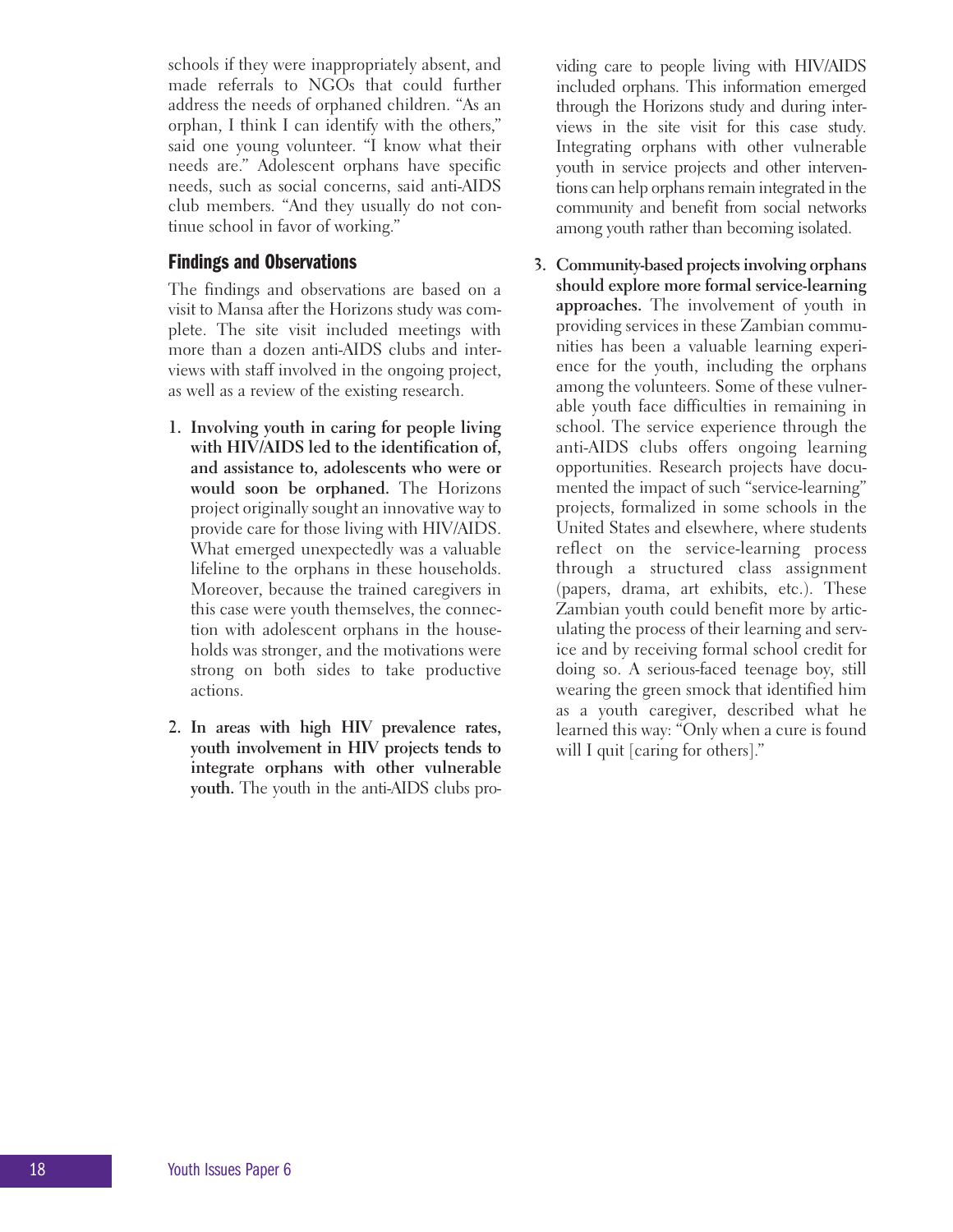# **Chapter 5. Camp Activities and Psychosocial Support: Zimbabwe**

*Masiye, Zimbabwe* — In the heart of the Matopos National Park near Bulawayo in Zimbabwe, 60 young people  $-$  ages 16 to 19  $-$  climb two mountains, cross a river, and finally get to a cave where the San people, who inhabited the mountains more than 1,000 years ago, drew paintings of the animals they used to hunt. Most of the youth are orphaned by HIV/AIDS, and many head their own households.

"What you did today, it's like the journey of your life. You crossed rivers, climbed mountains, you had times where you wanted to give up, but in the end you got there, happy to see the wonderful legacy of your ancestors," says Ezekiel Mafusire, the director of the 10-day camp, standing in front of the cave after the 30-kilometer walk. Using such outdoor activities, the Masiye Camp in Zimbabwe provides valuable psychosocial support to adolescents orphaned or affected by HIV/AIDS.

In Zimbabwe, more than one million young people under the age of 18 are already orphaned, a number that is projected to rise. Almost one of every five children there has lost one or both parents to HIV/AIDS. Life expectancy in Zimbabwe has dropped to 34 years, compared with 52 years in 1990.32

The Zimbabwean branch of the Salvation Army has run the camp since 1998 on what is now a 30-acre site with a dam and more than 30 buildings. It supports eight camps a year for about 800 children ages six to 11, 12 to 15, and 16 to 19. "We realized that there was mainly material support for these children — food, clothes, money for school — but nothing was done to help them psychologically. They were depressed, had a very low self-esteem, and lack of hope for the future, which can, in the long run, affect the whole society," explains Stefan Germann, founder of the Masiye Camp and leader of the Regional Psychological Support Initiative (REPSSI), a technical resource network established in Bulawayo, Zimbabwe, in 2001.

### **Camp Activities**

The idea of the camp is based on principles of Outward Bound, an organization that encourages trust and team building through adventure learning. In Zimbabwe, no tradition of adventure camps exists except for a few wealthy private schools. For many children, the camp is their first opportunity to relax and express themselves to someone who listens.

Camp activities are based on building relationships and trust with camp counselors. They include outdoor activities, games, and the facilitation of grief and bereavement processes. Participants go down a mountain on a zip line, walk on a tight rope, and fall in the arms of others in an activity called "trust fall." These activities challenge the minds and bodies of young people. The fear of falling during one of these exercises parallels the fear and despair that young people with sick parents feel; learning to trust their campmates and counselors teaches them to trust others who can help them with the difficulties caused by losing a parent to AIDS. These young people also learn self-reliance, a quality that they must employ to survive during the illness or death of one or both parents.

Admire, a 17-year-old camper, loves the zip-line activity, "… because it's like traveling in the air with a little helicopter," he says laughing.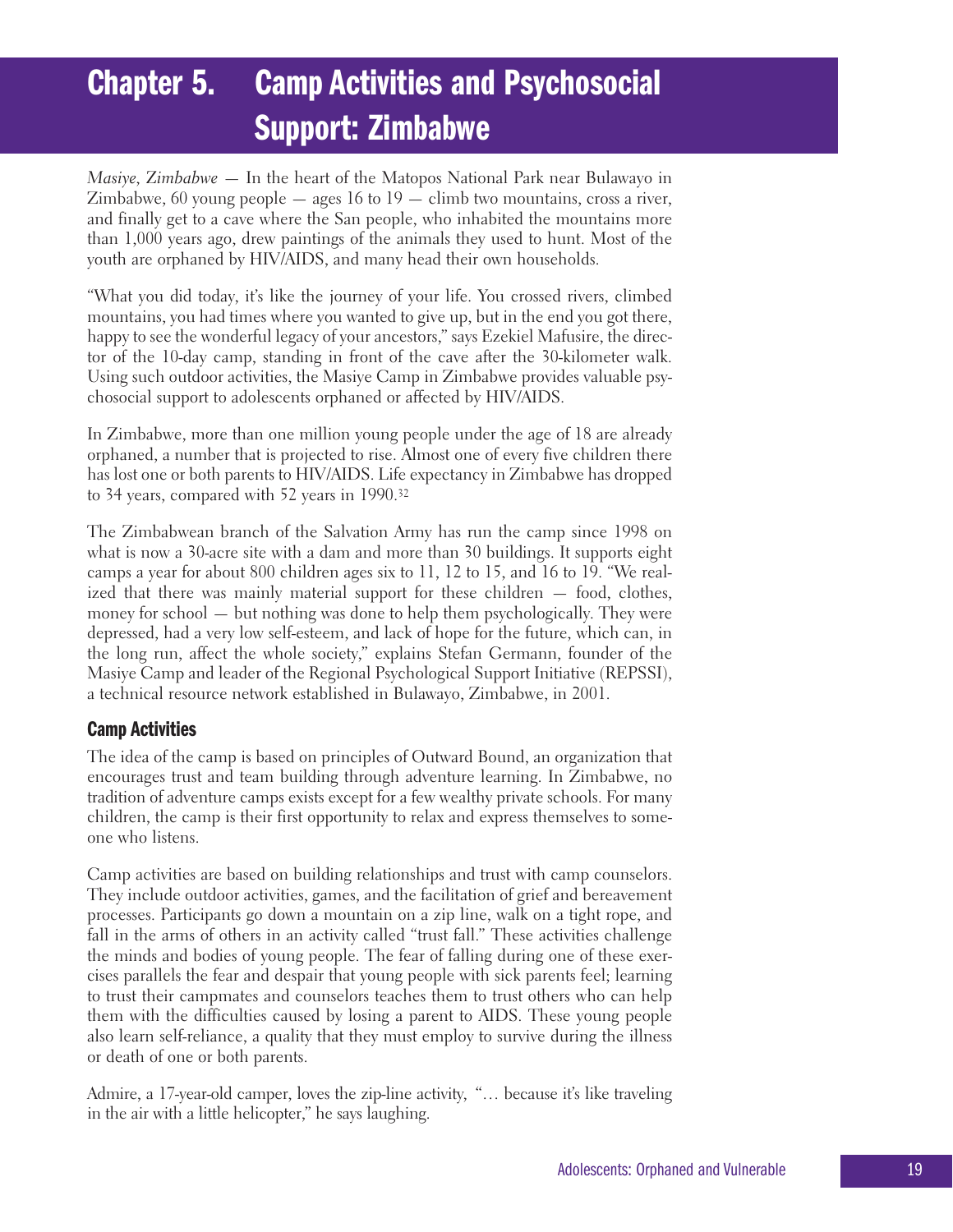One favorite activity is the "wall." With help of others, campers must push a person up the twometer high wood wall, while other campers on top pull him up. "You have to use your mind to get them up, you also have to trust each other," says Christopher, age 17, who takes care of his five brothers and sisters.

"If you take the activities as a metaphor for life, it makes it easier to understand that life is not fair all the time, and that you have to fight for your own survival," says Silethemba, a 21-yearold camp counselor and former camper.

The activities release tension, and the youth become more confident in sharing their stories with camp leaders. "I felt relieved because I had people to share my problems with and you don't bottle a lot of things," says a camper. "I also got different ideas to solve my problems. It was helpful in such a way that our hearts are now free."

The camp includes "ice breaking" sessions to help youth to open up. On the first day, participants are asked to draw a "tree of life." The roots represent their ancestors, the trunk is themselves, the leaves are people who are important to them, and the falling leaves are things they want to leave behind. At that stage, they start talking about themselves and their loss, and many cry. Camp counselors acknowledge that



At the Masiye Camp in Zimbabwe, outdoor activities challenge orphans to confront fear and increase self-reliance.

while nearly everyone opens up, some remain isolated and blocked.

Through tales of camp counselors, often orphans and former campers themselves, the feedback from children is astounding. Tichaona, 27, brings out several letters from his room. "We never thought that we would meet people who cared so much about us," says one camper who wrote to Tichaona weeks after the camp session ended. "It gave me the courage that I can do it in life, if I go through hard times, I still can make it with flying colors," writes another.

### **Findings and Observations**

Masiye Camp has been featured in many case studies, is considered a model for Africa, and has been listed in the UNAIDS best practice case studies.33 The findings and observations below are based on the site visit and a review of this research.

**1. Camp and outdoor activities can help adolescents deal with grief.** Youth affected by HIV/AIDS lack psychological support, especially in the grieving process. "Children are not given the opportunity to grieve properly," explains Mark Kluckow, a clinical psychologist and a consultant for REPSSI. "Our grieving model is a Western one, and we still have to understand a lot of things about grief in Africa, where talking about death is taboo." The project uses the model developed by Elizabeth Kübler-Ross with five stages of grief resolution that progress through denial, anger, bargaining, depression, and acceptance. Kluckow wonders if they need a new model for Africa.

The spiritual element of the camp takes into account African culture and helps the grieving process. Masiye is a faith-based organization, and morning and evening prayers play an important part without becoming a tool for proselytism. "These children have been raised in a spiritual environment already, and whatever they take at the camp, they will take it back home, and embrace it into a synergistic form between animism and Christianity," says Kluckow.

**2. More work ought to be done to address psychological issues.** Masiye and REPSSI focus on memories during the grief and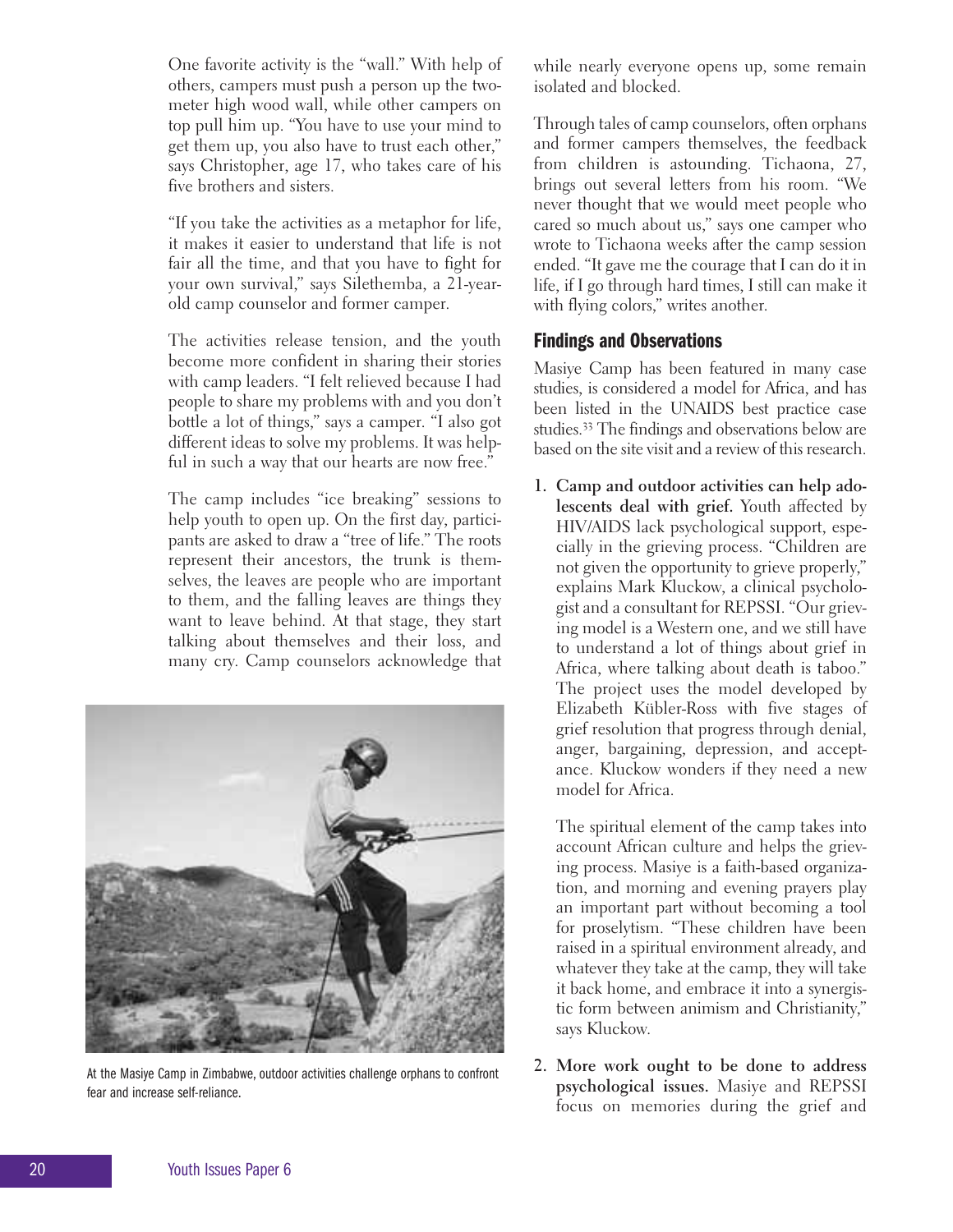bereavement sessions. The leaders acknowledge that African-based grief models need to be developed to include individual counseling and work with dreams. Germann, the Masiye founder, describes an 11-year-old boy who was very bright at school but had difficulties after his father died. "He did not sleep well. After a visit from a child psychiatrist, the child said that he was dreaming about his dad appearing and taking him to death with him. He used to wake up and cry at the end of it. To help him, the psychiatrist asked him to write his dream down with a happy ending, and the boy could read it to himself before going to bed. After a while, the dream disappeared."

**3. The camp helps youth address stigma.** "At school, people point a finger at you because you don't have a uniform, or if they play a game, they don't invite you to join," describes one camper. To fight stigma, one of the Masiye methods is to mix the children orphans and others affected by AIDS who may not necessarily be orphaned. Some campers still have their own parents, but their parents are also caring for a number of their cousins, and, consequently, no one is able to attend school. This can create stigma against orphans by family members and others their own age.

Another kind of stigma is called the "lucky orphan syndrome." This occurs when a local organization provides the best clothes or food to young people who can demonstrate orphanhood, while those with parents still suffer from the material consequences of the disease on their own families and may become jealous. The camp tries to nurture a more holistic approach looking after all the children who need assistance, not just orphans.

**4. Youth involvement is crucial.** Communicating with youth is most effective with their active participation. Programmers need to create leadership opportunities for youth and take into account what they already know. Involving young people can transfer lessons into the wider community.

**5. More follow-up work is needed with the youth after the camps and with communitybased efforts.** The overall project includes some community-based activities (not the focus of this case study).34 Linking the camp activities to ongoing work with youth in community settings remains a challenge.

### **Legacies of Masiye**

**"My parents were dead and the people I was staying with were not very supportive. I used to get up at 5 in the morning, light the fire, cook porridge, then walk to school (3 km). At 4:30 p.m., I would be back home, I would fetch firewood and water, and cook the meal for the big family. There were nine persons in total, including three younger brothers and sisters. My grandmother did not understand I needed an education; she also used to tell me that I would never get married, because there was nobody to pay lobola (money or cattle paid by the bride's family to the future husband's family).**

**The camp helped me to know myself, to fight. I realized I had to accept it as it is and not cry all the time. I focused on one thing at a time. Masiye helped me with my school fees for my A level. Now I want to help my brothers and sisters to do the same."**

*— Silethemba, 21, who worked for the first time as a camp counselor in 2004*

**"I heard about Masiye at church. A friend of my mother told me about it. I had lost my father. I am the last born of a family of six children. My brother passed away; he was 20 years old. I think he died from AIDS. I learned a lot at Masiye and had a lot of fun. Climbing down a mountain with a rope, I guess it's the same in life, it's hard. It was scary at first, but after doing it, I realized I made it.**

**At Masiye, you can ask questions to camp counselors you cannot ask your mother. We had educational talks about sex. I used to think I was the only one who suffered, but going to Masiye, you see other people like you. You feel like you have a family.**

**Masiye financed my school fees until my A level. It was hard though. It was difficult for us to get food and clothing. My mother is sick on and off, my father's family took everything. After school I used to sell food and vegetables. I decided I wanted to help at my local kid's club, because I knew how other children felt."**

*— Sharon Mbambo, 20, a Masiye camper in 1999 who works for a local organization called Youth for a Child in Christ (YOCIC)*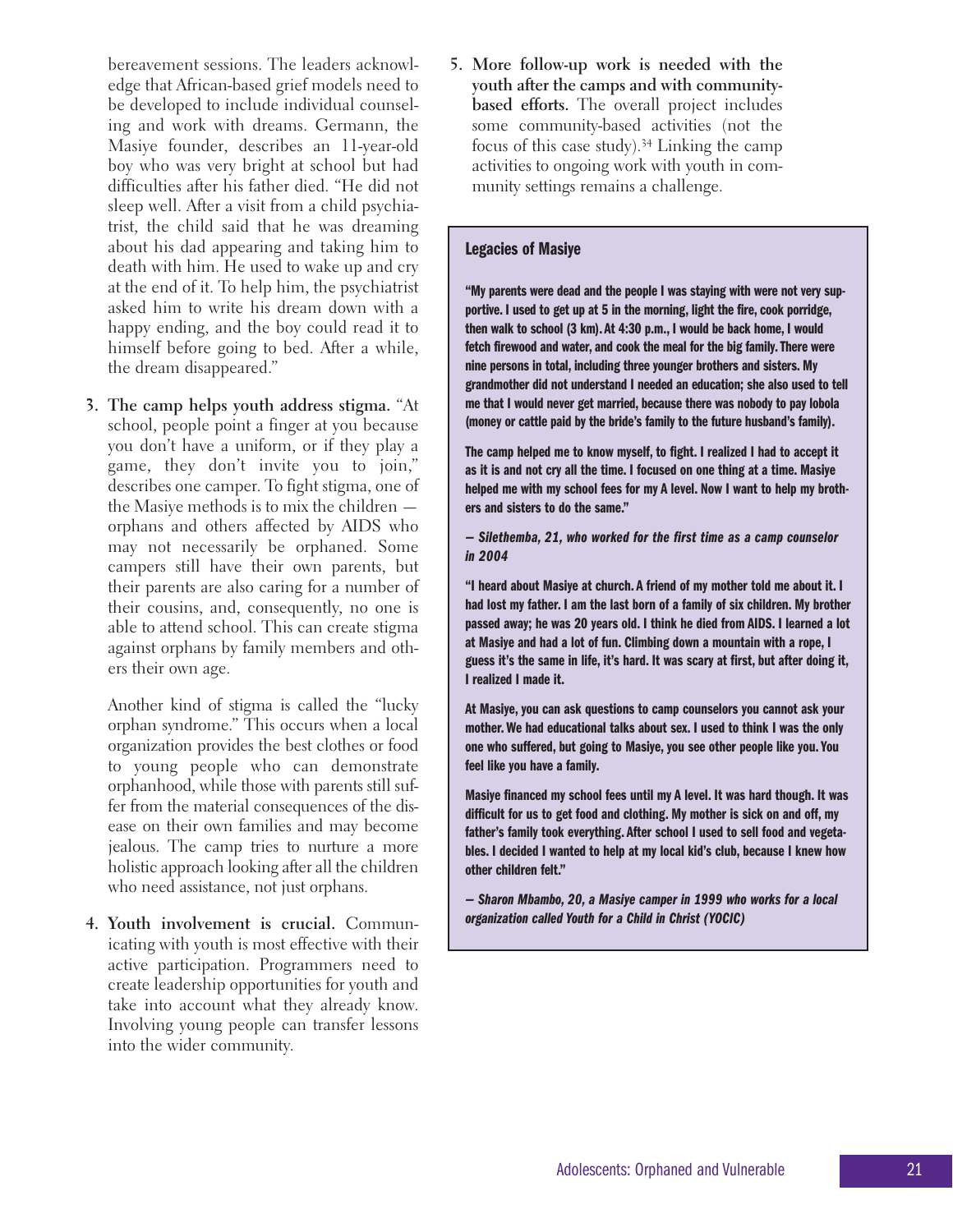## **Chapter 6. Group Homes: Romania**

*Constanta, Romania* — When Mariana was 14 years old, she was hospitalized for two months at the Romanian-American Children's Center (RACC) in Constanta. There, she learned that she was HIV-positive. She responded well to antiretroviral (ARV) treatment and counseling. But after Mariana's HIV diagnosis, the aunt who had served as her foster parent would no longer take care of her.

Abandoned by her family, Mariana became a resident of Flower House, one of a network of group homes that rely on the RACC to help them support orphans with special needs, many of them infected with HIV through infected blood. At first, she felt lonely and out of place. Today, Mariana considers Flower House her home. After missing a year due to illness, she has returned to school.

During the 1990s, some 10,000 Romanian children became infected with HIV, primarily through unsafe medical practices. The Ceausescu government prohibited family planning and sex education, which led to large numbers of unwanted pregnancies and abandoned children. These children were commonly treated for anemia or malnutrition with vitamin injections or blood transfusions, often given with reused disposable needles. These practices, including the use of infected blood, led to the Romanian epidemic among children, with the epicenter in Constanta.

In 2001, Romanian physician Dr. Rodica Matusa and her colleagues from the International Pediatric AIDS Initiative at Baylor College of Medicine in Houston, Texas, and the Romanian Ministry of Health founded RACC. Funding from Abbott Laboratories' Step Forward program and the Houston-based Sisters of Charity of the Incarnate Word helped renovate a dilapidated orphanage into a welcoming, state-ofthe art facility. Now a staff of 37 health professionals, including pediatricians, infectious disease specialists, psychologists, and social workers, provide comprehensive care and support to more than 500 HIV-infected children and adolescents. About 115 of those youth live in eight group homes in and around Constanta.

### **Creating New Families**

International child welfare experts advocate adoption or fostering rather than institutionalization for orphans and other vulnerable children. In Romania in 2001, prospective adoptive parents usually sought healthy infants, not adolescents and preteens infected with a deadly virus, and fostering children was a relatively new concept. In the 1990s, when half of the thousands of children identified as being HIV-infected had been orphaned or abandoned, Romanian institutional care settings were more like "warehouses" for unwanted children. Group homes such as Flower House were established as alternatives.

Flower House is home to nine young people ages 14 and older cared for by three "social mothers," or house mothers, who work in shifts. Residents of another group home, Speranta House, live in apartments in "families" of three young people and two house mothers. The mothers assign household chores and involve the youth as much as possible in the daily routine. One of the mothers, Raluca, continued to work while she was pregnant. The children took a great interest in her pregnancy and eventually attended her child's baptism. Another mother, Steluta, started working as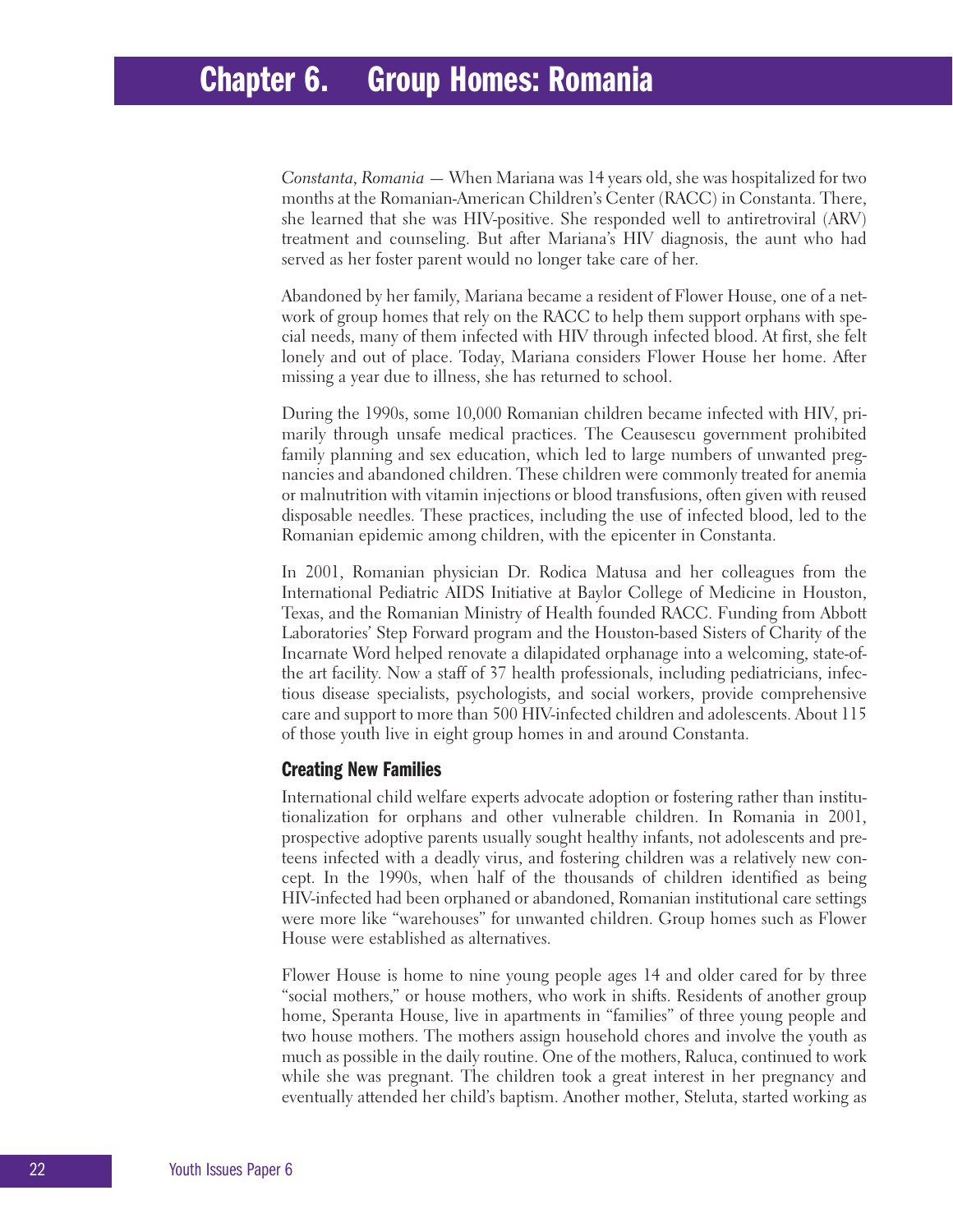a social mother at the request of her HIVinfected son, Marian. Steluta also adopted an HIV-infected boy because Marian wanted a brother. Her adopted son, Ionut, and her Flower House family comforted Steluta when Marian died. Steluta has stayed, dedicating her work to Marian's memory. The Flower House residents also have a father figure in the house manager, who takes them on picnics and camping trips and recently became godfather to Alina, a 14 year-old resident.

Most of the youth attend local schools. Romanian law prohibits discrimination against people with HIV and requires schools to admit HIV-infected children. But in the early years, many of the children did face discrimination. Dr. Matusa of RACC was instrumental in helping HIV-infected children gain acceptance. She went to schools and educated their teachers about HIV, while the youth continued going to school despite their fear of rejection. When the presence of HIV-infected youth in the schools proved uneventful, their classmates gradually overcame their prejudices.

### **Treatment Evolves**

Because of the unique circumstances that created the Romanian HIV epidemic and the increasing availability of life-prolonging ARV drugs, 98 percent of the 527 patients RACC was

caring for in October 2004 were ages 14 to 19. Most of them had acquired HIV infection in the 1990s and had developed symptoms of AIDS by the time they came to RACC. At first, health care providers at RACC could not offer their patients antiretroviral treatment. Then, late in 2001, ARVs became available through drug donations from Abbott Laboratories and Bristol-Myers Squibb, and 200 children began taking the drugs. Their effects seemed miraculous. Children who were near death became well and began to grow and gain weight.

Most patients now return to the center for routine check-ups,

medical care, or counseling as outpatients. Dental care is provided through the NGO World Vision. This service is invaluable, because even today some dentists do not want to care for HIV-infected patients. Many patients and caregivers participate in counselor-facilitated support groups that include discussions on disclosure of HIV serostatus, adjustment to diagnosis, identity, relationships, and spiritual issues.

Adherence to care is much higher among the Romanian youth than it is among their U.S. counterparts. Measures to promote adherence include counseling and distribution of medication boxes and an illustrated 20-page booklet on HIV/AIDS and ARV therapy. Each youth and his or her caregiver also receive a one-page reference sheet, tailored to the patient, with an actual-size color photograph of the pills the young person will be taking, dosing instructions, and any other special instructions, such as diet recommendations.

### **New Challenges**

In 2004, more than 450 RACC patients were receiving free ARV treatment. Hospitalization rates among the patients have plummeted, and the annual mortality rate among RACC patients dropped from 15 percent to less than 3 percent. Most RACC patients are now teenagers, beginning to struggle with the developmental challenges



Children involved in the group home project perform a dance routine at a dedication ceremony.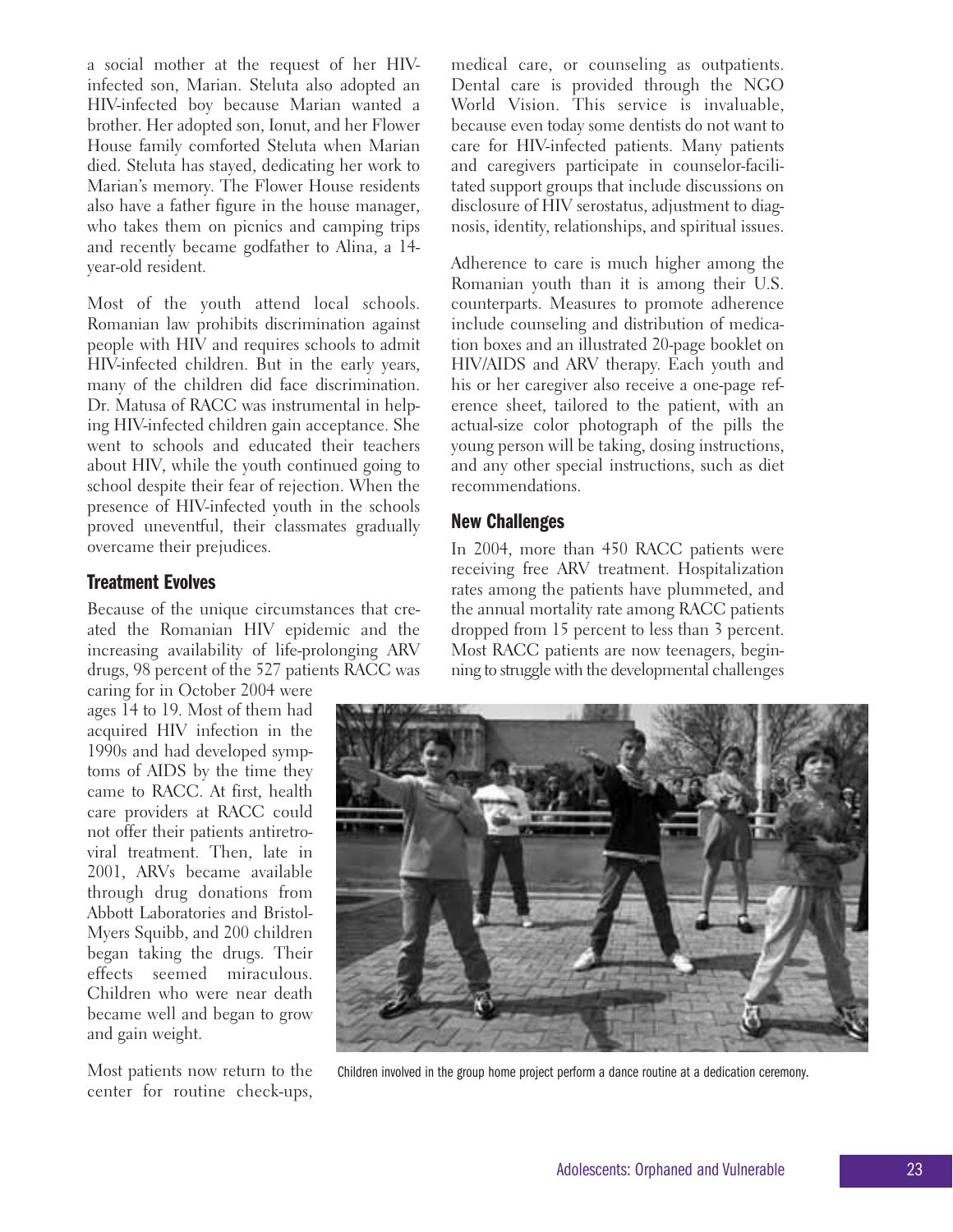of adolescence. Their HIV status has implications for all of these challenges, from developing a sense of their own identity to coping with their emerging sexuality.

The adults who work with these young people at RACC and in the group homes have begun to teach the youth skills, such as vocational skills and money management, that they will need to live independently. An experiment at Speranta House enables some of the older residents to try living on their own in familiar surroundings. A group of five adolescents are supervised by a house mother but are generally responsible for running a new home.

As the youth mature, they come to doctor or psychologist appointments by themselves, and some talk to social workers about sex. Some RACC patients produce and distribute a newsletter, and youth have begun speaking at high schools about HIV prevention and their experiences living with HIV.

### **Findings and Observations**

The following observations are based on firsthand experience working with these patients at RACC, and on those of Romanian and U.S. colleagues who have worked at the center.

**1. Emotional health is as important as medication in keeping HIV-infected youth physically healthy.** At RACC, psychosocial

support through individual and group counseling, as well as home visits, includes intensive counseling with families and children and practical assistance in legal issues or material support. This support helps patients accept their HIV diagnoses and adhere to complicated drug regimens.

- **2. Multiple factors contribute to high adherence rates and the lack of problems with drug resistance.** These factors include a multidisciplinary staff, highly motivated youth and caregivers, careful attention to factors influencing medical adherence, and a commitment to comprehensive HIV/AIDS care and treatment, including home and palliative care, psychosocial support, and community education.
- **3. Reproductive health issues and secondary prevention of HIV transmission have become increasingly important issues as the young people move through adolescence.** Some of them have begun dating. Many fear that they will be unable to have normal relationships, marry, and have children. RACC and Baylor staff members are working with the Ministry of Health, USAID, and seven local NGOs to design a program to improve reproductive health and HIV prevention skills among HIV-infected adolescents in Romania.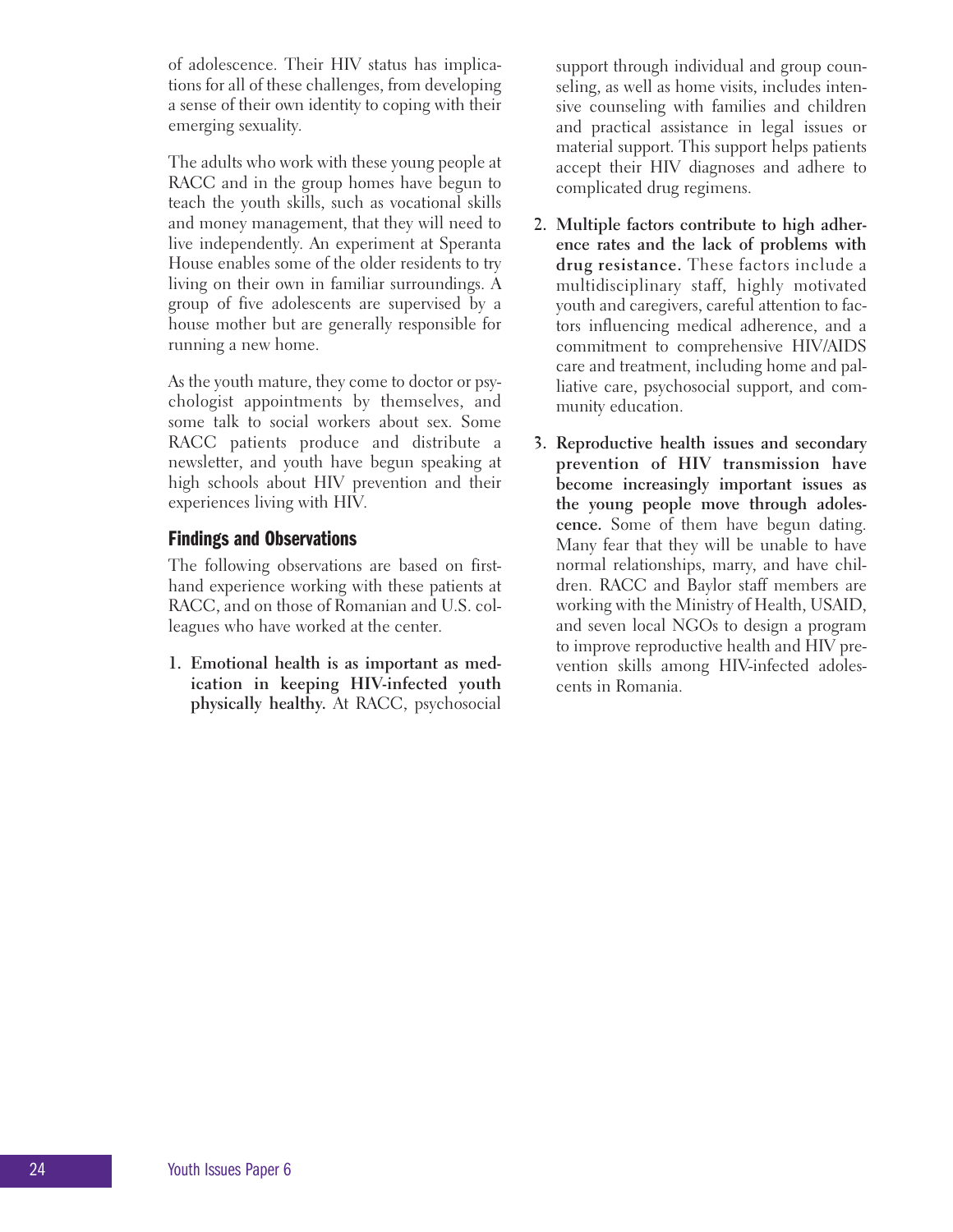As the number of adolescents who are orphaned due to AIDS and are otherwise vulnerable to HIV/AIDS-related issues expands, the international community must continue to focus more attention on the particular needs of adolescents. This is the largest group of orphans, and they have distinct developmental needs. These include secondary education or livelihood training, sexual and reproductive health education and services, psychosocial support, and social support for the difficult transition to adulthood.

The research and programs summarized under the United Nations framework categories (see Chapter 2) and the four case studies provide examples of how organizations are attempting to understand and address the needs of adolescents orphaned and vulnerable due to HIV/AIDS. Yet, the international community is lagging in developing models, strategies, and approaches that can be expanded and adapted in different cultural settings.

The analysis reported in this paper leads to conclusions regarding the needs of orphaned and vulnerable adolescents. Generally, existing programs are not meeting these needs. The analysis also leads to key gaps in information about this population. The following is a summary of conclusions and recommendations that can help international, national, and local agencies and programs move forward with further action.

### **Conclusions and Recommendations**

- **1. Projects working with adolescents orphaned and made vulnerable by HIV/AIDS should address the developmental needs of this age group.** Adolescents have particular developmental needs that can be much more challenging without parents. Programs generally are not addressing the psychosocial, educational, sexuality and reproductive health, social support, and livelihood needs of adolescents who are orphans. In addition, programs need to realize that age and sex differences are important. Developmental needs of younger and older adolescents vary. Girls and boys may also have different needs.
- **2. Projects need to pay particular attention to providing reproductive health and HIV information and prevention services for adolescents who are orphaned and vulnerable due to HIV/AIDS.** One of the main protective factors associated with early sexual debut, lifetime sexual partners, condom use, and pregnancy is connectedness to parents. Youth face high risks for infection in general due to the lack of information and services for adolescents in many high-prevalence areas. Being orphaned heightens that risk and highlights the need for reproductive health and HIV information and services for these youth. Programs need to recognize adolescent reproductive health needs and offer age-appropriate information or services.
- **3. Programs working with adolescents who are orphaned and vulnerable due to HIV/AIDS need to offer more psychosocial services.** In addition to meeting basic needs, programs need to help youth address issues related to grief, anger, rejection, acceptance, and moving forward with hope. Projects in Zimbabwe, Namibia, and other areas are beginning to address in creative ways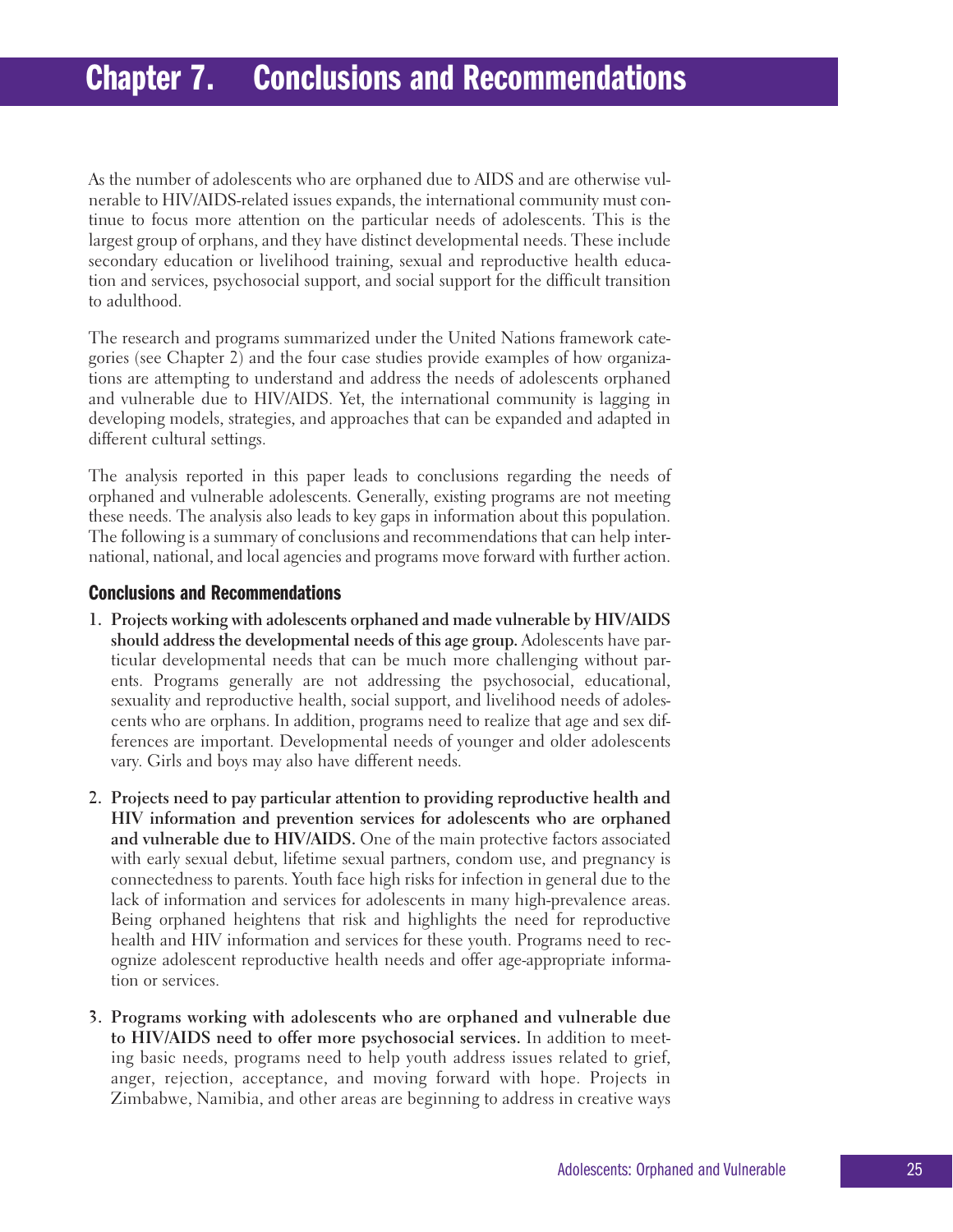

Group activities provide a way for youth to share valuable information and obtain support from peers.

the psychosocial needs of youth orphaned by AIDS, but approaches need to continue to evolve and expand.

- **4. Projects need to recognize that youth including those who are orphans or in a vulnerable situation due to HIV/AIDS can be major allies and assist in concrete ways in providing services.** Research has shown that involving youth in designing and delivering services can serve as a protective factor for these youth. A study in Zambia found that involving youth as caregivers led to more positive behaviors by the caregivers, some of whom were orphans themselves, and helped to identify and relate to adolescents in the homes. Programs observed in Cambodia and Zimbabwe also showed that involving youth benefits both the youth providing assistance and youth in the households being assisted.
- **5. More efforts are needed to assist orphaned adolescents to attend secondary school or obtain livelihood training.** Programs that can integrate livelihood skills development with education would benefit these young people. Primary school ends just as young people enter the first years of adolescence; those who do not or cannot continue their education miss the protective factors that school provides at this vulnerable time in

their social and physical development. Many orphaned adolescents are unable to attend secondary school because they must work to supplement the lost income of deceased parents. Scholarship programs and other approaches are needed.

- **6. Partnerships among organizations related to funding and program strategies are needed to address the scope of the challenges.** Innovative projects are emerging that provide possible models, such as a largescale, multipartner mobilization project in Zambia and a UN agricultural education project in four African countries. But more attention is needed to mobilize multiple organizations within specific settings for broad-scale program delivery.
- **7. Projects need to utilize faith-based organizations to work with adolescents.** Faith groups have worked with many programs for orphans and provide much-needed compassion and services.<sup>35</sup> At the same time, faithbased organizations may need to expand their ability to address the reproductive health needs of youth.
- **8. Program tools, technical assistance, human networking systems, and other resources for orphaned and vulnerable children need to focus more on adolescents.** A valuable tool created by the International HIV/AIDS Alliance and FHI provides online materials on program development, health and nutrition, education, psychosocial support, economic strengthening, living environments, and children's rights. Users can download publications, find out about experiences in particular countries, read about terminology, learn about monitoring and evaluation, and contribute and make comments. Go to: *www.ovcsupport.net*. Another key resource is an online discussion forum on Children Affected by AIDS (CABA), which provides a resource for sharing timely information on effective strategies to assist children orphaned or otherwise affected by AIDS. The Synergy Project hosts the forum on behalf of USAID. Go to: *www.synergyaids.com/ Caba/cabaindex.asp*.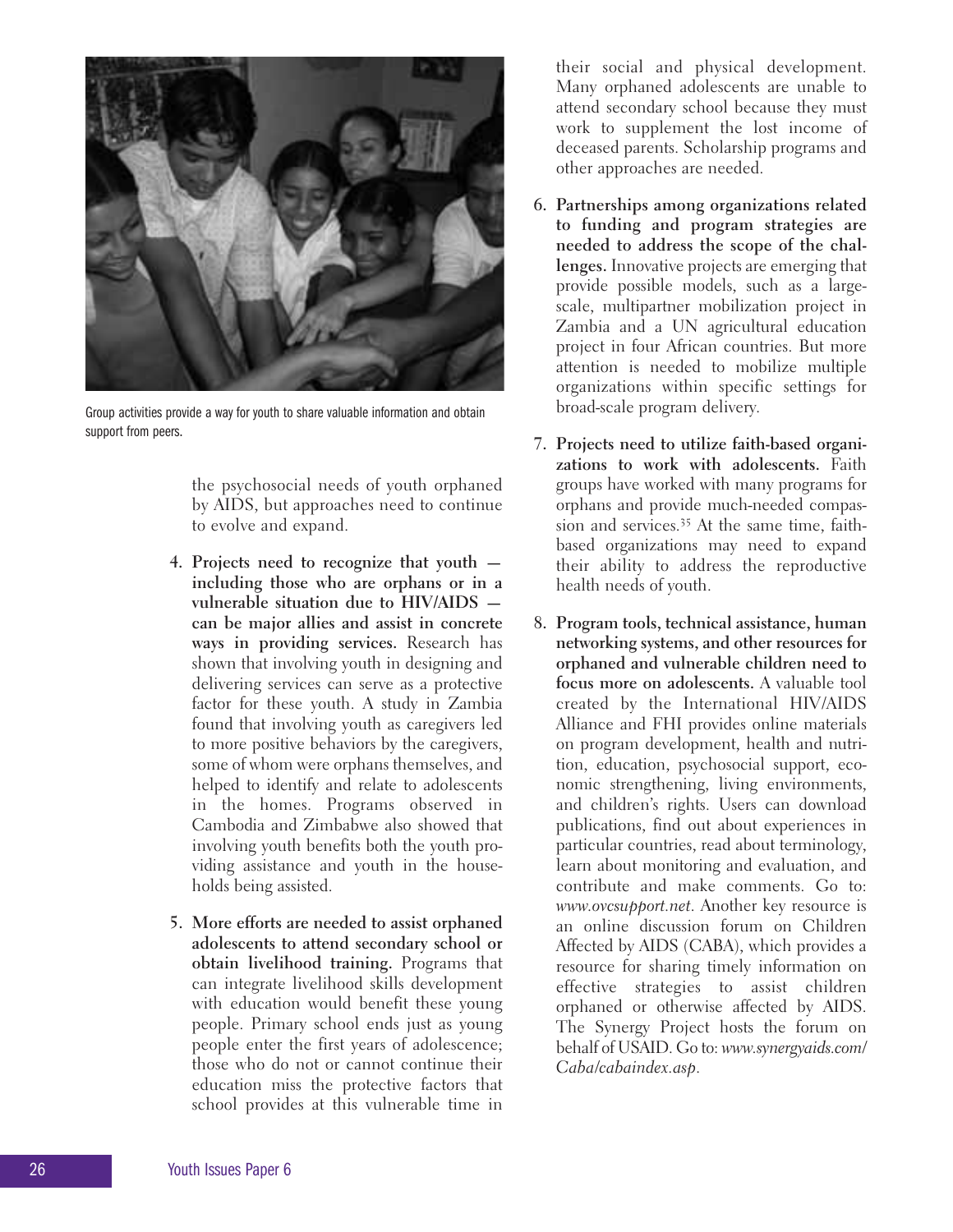### **Key Questions**

The gaps in information identified in this report are summarized below as questions under the five strategies in the UN framework.

#### **1. Strengthen capacity of families**

- How can other caregivers be supported to offer the protective influence usually provided by parents?
- What kind of support and services can be given to families to reduce the vulnerability of adolescents before they become orphaned?

### **2. Mobilize and strengthen community responses**

- How do various living conditions affect young people made vulnerable by AIDS?
- What interventions can mitigate living situations that are associated with negative impacts on young people?
- What kind of psychosocial interventions can best help those orphaned to make the transition to adulthood?
- How can communities help prevent orphaned adolescents from becoming street children or sex workers?
- How can communities assist orphaned adolescents, particularly girls, in overcoming stigma and other challenges that may affect their getting married?

### **3. Ensure access to education, health care, and other services**

- What are successful strategies and models for integrating adolescent reproductive health and HIV education and services into projects related to orphans?
- How can additional risks for HIV infection among orphans be addressed?
- Are there differences by sex in school drop-out rates due to orphanhood? How can interventions address these issues?
- Are those adolescents who are HIV-infected themselves receiving proper treatment, including antiretroviral drugs?
- How can HIV treatment and programs targeted to orphaned adolescents be integrated?

### **4. Ensure government protection**

- How are existing laws and policies that address issues related to adolescents and orphanhood being implemented successfully?
- How have laws and policies been helpful in protecting orphaned and vulnerable adolescents?
- What types of new laws and policies are needed?
- Are there successful types of laws and policies that should be adapted or proposed across multiple countries?

### **5. Use advocacy and social mobilization**

- What advocacy messages promoting the needs of adolescent orphans are most effective in mobilizing political and community support for these populations?
- $\bullet$  How can communities assess the scope of the issue  $-$  including the proportion of orphaned children who are adolescents and the severity of the problems these adolescents face?

**9. Programs need to address priorities for adolescents already identified by international experts.** *Children on the Brink 2004* identified a number of program priorities including those addressed in the recommendations above as well as the following: providing opportunities to connect with adults and observe and learn about adult roles, protecting against abusive labor and sexual exploitation, ensuring adequate nutrition, providing opportunities to develop and maintain close peer relationships, and providing adult support in decision-making.

Organizations working in this field need to address these recommendations and related questions (see box, this page) with additional research, program initiatives, and funding. Such efforts can help expand the focus on adolescents and their particular needs. Ultimately, the goal is to reduce the number of future orphans by providing proper reproductive health and HIV prevention information while supporting those who are surviving the AIDS pandemic to become productive members of their communities.

Young people are part of the promise for the future, the hope of a next generation. While some struggle just to get food to survive, others, like Eugenia Ndlovu, 16, in Zimbabwe remembers what her mother said, "HIV for me means, 'Hope Is Vital.'"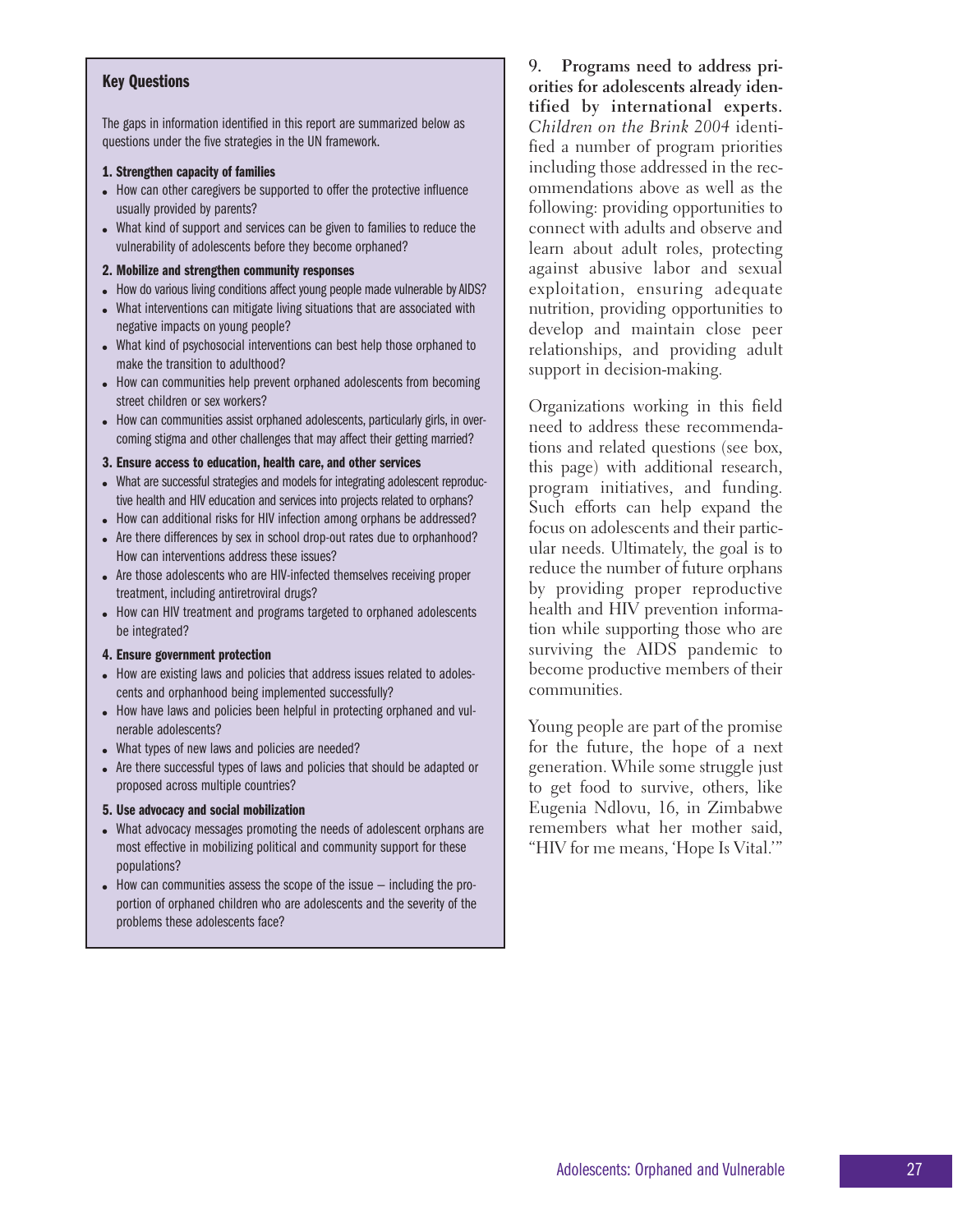### **References**

1. Burns AA, Ruland CD, Finger W, et al. *Reaching Out-of-School Youth with Reproductive Health and HIV/AIDS Information and Services. Youth Issues Paper 4.*Arlington, VA: Family Health International, 2004.

2. Shears KH. *HIV-Infected Youth. YouthLens Number 13*. Arlington, VA: Family Health International, 2005.

3. Rotheram-Borus MJ, Weiss R, Alber S, et al. Adolescent adjustment before and after HIV-related parental death. *J Consult Clin Psychol* 2005;73(2):221-28.

4. Blum RW, Ireland M. Reducing risk, increasing protective factors: findings from the Caribbean Youth Health Survey. *J Adolesc Health* 2004;35(6):493-500; Blum R. Adolescent development and risk and protective factors for HIV. Presentation at HIV Prevention for Youth People in Developing Countries, Washington, DC, July 14, 2003.

5. Joint United Nations Programme on HIV/AIDS (UNAIDS), United Nations Children's Fund (UNICEF), U.S. Agency for International Development (USAID). *Children on the Brink 2004: A Joint Report of New Orphan Estimates and a Framework for Action.* (New York: UNICEF, 2004)18.

6. UNAIDS.

7. Subbarao K, Coury D. *Orphans in Sub-Saharan Countries: A Framework for Public Action*. Washington, DC: World Bank, 2003.

8. Williamson NE, Thapa S, Mishra V. Orphans: the second wave of the AIDS epidemic. Presentation at Population Association of America Meeting, Philadelphia, PA, March 31-April 2, 2005.

9. UNICEF. *A Framework for the Protection, Care and Support of Orphans and Vulnerable Children Living in a World of HIV and AIDS*. New York: UNICEF, 2004.

10. Family Health International. *FHI Briefs: Care and Treatment.*Arlington, VA: Family Health International, 2004.

11. Ansell N, Young L. Enabling households to support successful migration of AIDS orphans in southern Africa. *AIDS CARE* 2004;16(1):3-10.

12. Sengendo J, Nambi J. The psychological effect of orphanhood: a study of orphans in Rakai district. *Health Trans Rev* 1997;7(Supp):105-24.

13. Atwine B, Cantor-Graae E, Bajunirwe F. Psychological distress among AIDS orphans in rural Uganda. *Soc Sci Med* 2005;61(3):555-64.

14. Nyambedha EO, Wandibba S, Aagaard-Hansen J. Changing patterns of orphan care due to the HIV epidemic in western Kenya. *Soc Sci Med* 2003;57(2):301-11.

15. Foster G, Makufa C, Drew R, et al. Factors leading to the establishment of child-headed households: the case of Zimbabwe. *Health Trans Rev* 1997;7(Supp 2):155-68.

16. Walker L. "We will bury ourselves" — a study of child-headed households on commercial farms in Zimbabwe. Harare, Zimbabwe: Farm Orphan Support Trust of Zimbabwe, n.d.

17. USAID. *Monks as Change Agents for HIV/AIDS Care and Support*. Washington, DC: USAID, 2003.

18. Nyamukapa CA, Foster G, Gregson S. Orphans' household circumstances and access to education in a maturing HIV epidemic in eastern Zimbabwe. *J Soc Develop Afr* 2003;18(2):7-32.

19. UNICEF. *Africa's Orphaned Generations*. (New York: UNICEF, 2003)25.

20. Case A, Paxson C, Ableidinger J. *Orphans in Africa*. Princeton, New Jersey: Center for Health and Wellbeing, Research Program in Development Studies, Princeton University, 2003.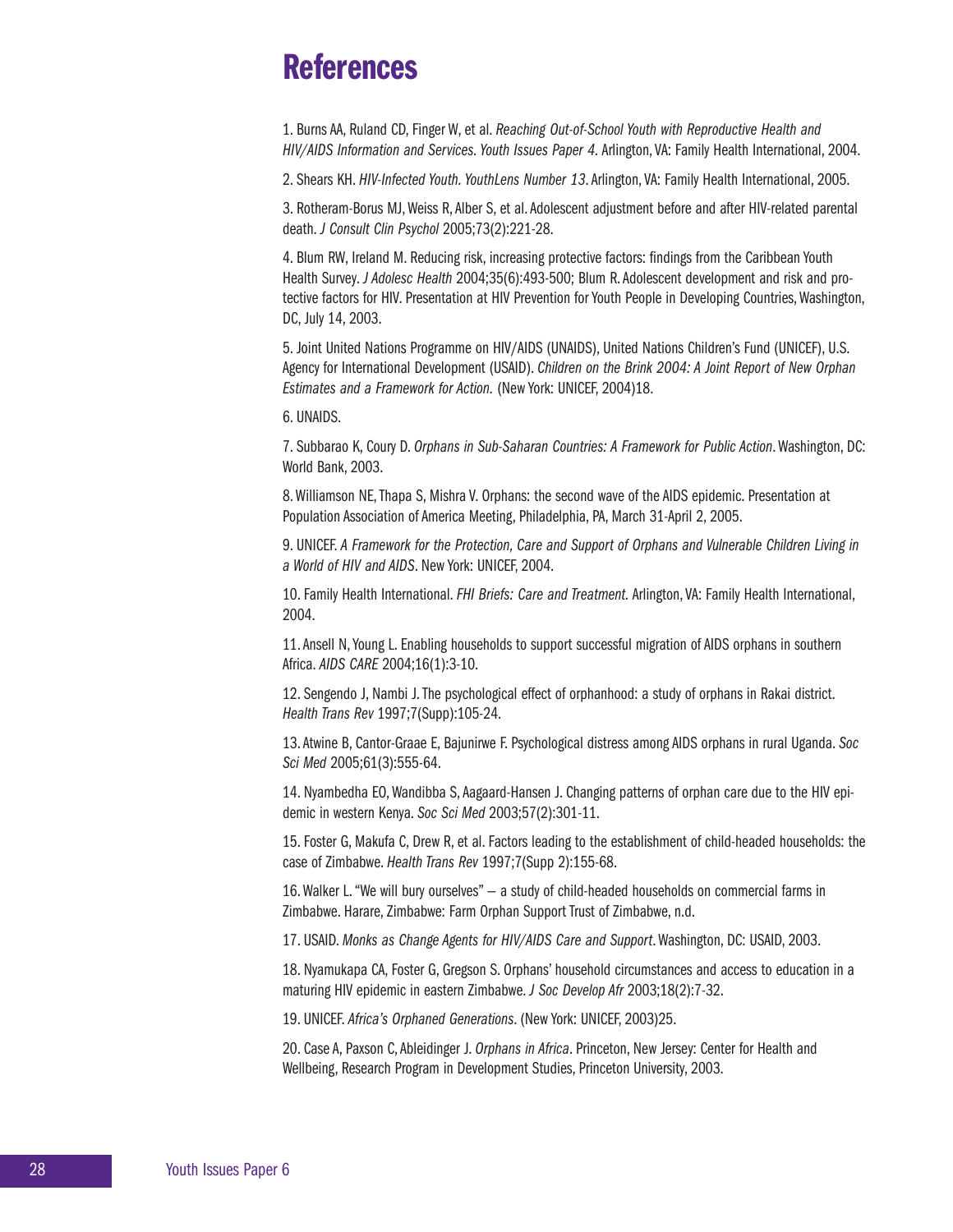### 21. Walker.

22. Murray NJ, Chatterji M, Dougherty B, et al. Examining the impact of orphanhood and duration of orphanhood on sexual initiation among adolescents ages 10-19 in Rwanda and Zambia. Presented at the XV International AIDS Conference, Bangkok, Thailand, July 11-16, 2004.

23. Fleming WO, Sakala F, Hall C. Tizenge youth orphan project: community led, multisectoral response to the orphan crisis. Presented at the 131st Annual Meeting of the American Public Health Association, San Francisco, CA, November 19, 2003.

24. Food and Agriculture Organization of the United Nations. *Training HIV/AIDS Orphans in Sub-Saharan Africa. United Nations*. New York: United Nations, 2005. Available: *http://www.fao.org/newsroom/ en/news/2005/102183/*.

25. Smart R. *Policies for Orphans and Vulnerable Children: A Framework for Moving Ahead*. Washington, DC: POLICY Project, 2003.

26. National AIDS Committee. *A Rapid Assessment of the Situation of Orphans and Other Children Living in Households Affected by HIV/AIDS in Jamaica*. Kingston, Jamaica: National AIDS Committee, 2002.

27. Smart.

28. USAID. *USAID Project Profiles: Children Affected by HIV/AIDS. Fourth Edition*. Washington, DC: USAID, 2005; USAID. *Building Community-Based Partnerships to Support AIDS Orphans and Vulnerable Children. Success Stories*. Washington, DC: USAID, 2003.

29. Family Health International. *Namibia OVC Program: Care and Support for Orphans and Other Vulnerable Children*. Arlington, VA: Family Health International, accessed 2005. Available: *http:// www.fhi.org/en/HIVAIDS/country/Namibia/res\_namibiaovc.htm#psycho*.

30. Burns, 18-21.

31. Esu-Williams E, Schenk K, Motsepe J, et al. *Involving Young People in the Care and Support of People Living with HIV/AIDS in Zambia*. Washington, DC: Population Council, 2004.

32. Chitate D, Muvandi I. The demographic impact of sustained high levels of HIV prevalence in Zimbabwe. Presented at the XV International AIDS Conference, Abstract ThPeE7934, Bangkok, Thailand, July 11-16, 2004.

33. Fox S, Anderson S, Sozi C, et al. *Investing in Our Future: Psychosocial Support for Children Affected by HIV/AIDS — A Case Study in Zimbabwe and the United Republic of Tanzania*. Geneva: UNAIDS, 2001; Clarke A, Gilborn L, Dube L, et al. Providing psychosocial support to AIDS-affected children. *Horizons Report*. Washington, DC: Population Council, 2005.

34. Clarke.

35. Foster G. *Study of the Response by Faith-Based Organizations to Orphans and Vulnerable Children*. New York: World Conference of Religions for Peace, UNICEF, 2003.